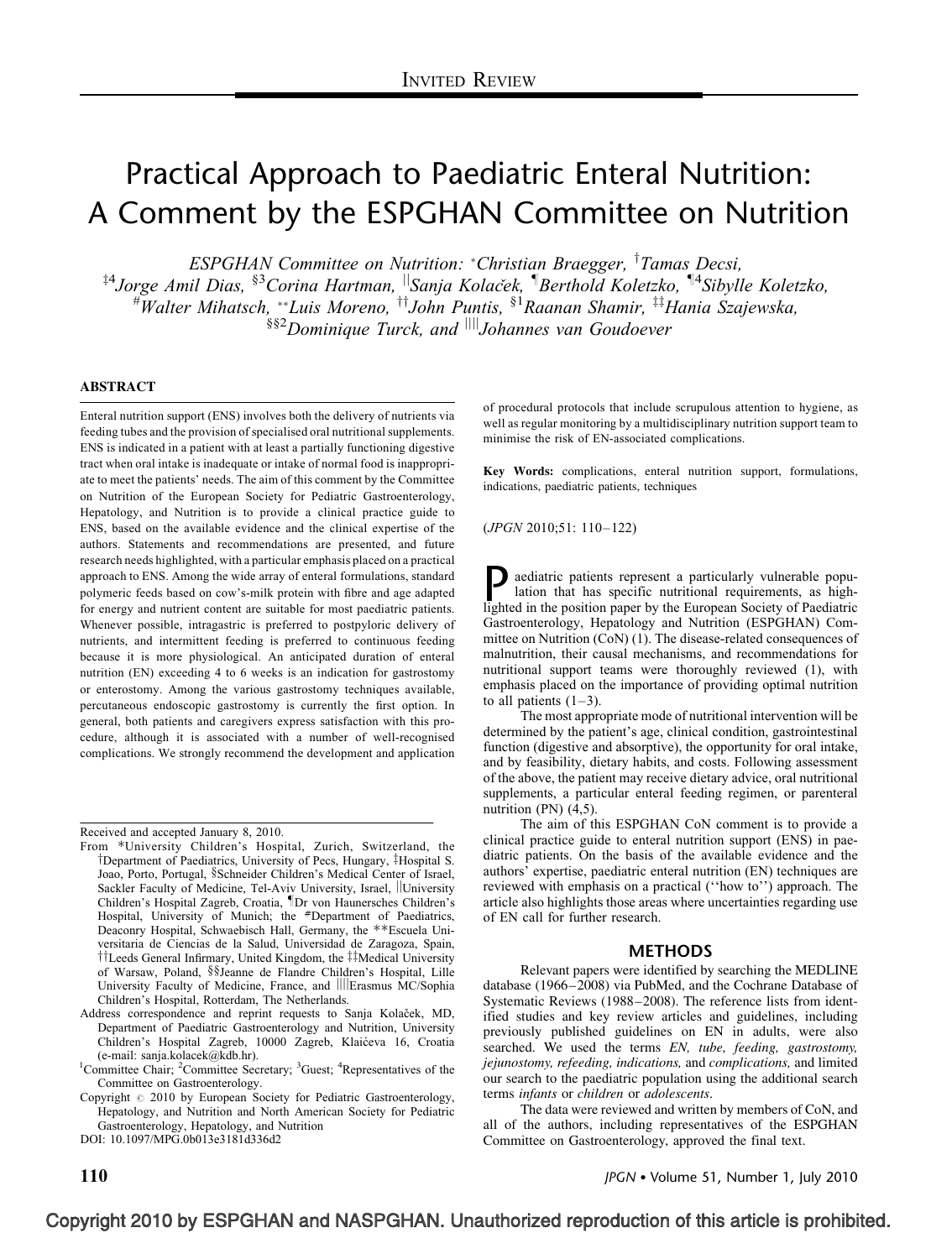# DEFINITION OF ENTERAL NUTRITION SUPPORT

ENS traditionally has been regarded as delivery of food beyond the oesophagus via tube, either to the stomach or postpylorically [\(6\);](#page-9-0) however, in recent guidelines from the European Society for Parenteral and Enteral Nutrition (ESPEN) [\(7\)](#page-9-0), the term EN encompasses the use of dietary foods for special medical purposes as defined in the European legal regulation of the Commission Directive 1999/21/EC [\(8\)](#page-9-0), irrespective of the route of delivery.

Recommendation The ESPGHAN CoN supports the definition of ENS embracing both delivery of liquid formulations via tube and provision of specialised oral nutritional supplements.

#### INDICATIONS FOR ENTERAL NUTRITION

EN is indicated when energy and nutrient requirements cannot be met by regular food intake in a patient with at least a partially functional gut. Also, EN is the option when diet is used as a treatment for the disease (eg, Crohn disease, food intolerance)  $(9,10)$ .

In the paediatric literature, commonly accepted criteria for nutritional intervention (Table 1) are not evidence based [\(4,11\),](#page-9-0) and the objectives of EN depend on the clinical condition of the patient  $(12-14)$ . Specific clinical situations for which paediatric EN may be required are listed in [Table 2](#page-2-0) [\(5,11,15–18\).](#page-9-0)

Although evidence comes mainly from adult patients, in children with at least a partially functional gut, EN has the following advantages compared with PN: preservation of gastrointestinal function [\(19,20\);](#page-10-0) technically more simple, with a better safety profile [\(21\);](#page-10-0) avoidance of PN-associated complications, such as catheter-related sepsis and liver disease; and a 2- to 4-fold lower cost [\(22\)](#page-10-0).

In some clinical settings such as paediatric oncology and intensive care units, however, reliance on EN alone may result in an unsatisfactory nutritional outcome, with patients receiving as little as half of their energy requirements due mainly to fluid restriction, inadequate prescription, and/or delivery. The most common causes for failed delivery are clinical instability, airway management, diagnostic procedures, gastrointestinal complications, and the use of drugs [\(23,24\).](#page-10-0) Therefore, partial PN may be required even in the presence of a functional gastrointestinal tract [\(25,26\).](#page-10-0)

Recommendation EN is indicated in the patient with at least a partially functional gut and insufficient normal oral intake. To meet nutritional targets in some clinical settings,

combined PN and EN are necessary, even in the presence of a functional gut.

Research Needs Indications/criteria for nutrition support in paediatric patients should be further defined in general and with respect to specific clinical situations.

# CONTRAINDICATIONS TO ENTERAL NUTRITION SUPPORT

Contraindications to ENS include paralytic or mechanical ileus, intestinal obstruction, perforation, and necrotising enterocolitis. Conditions considered as relative contraindications include intestinal dysmotility, toxic megacolon, peritonitis, gastrointestinal bleeding, high-output enteric fistula, severe vomiting, and intractable diarrhoea. Under these clinical circumstances, EN should be provided to the maximum extent tolerated by the patient, with PN making up any nutritional deficit. Even minimal quantities of nutrients in the gastrointestinal tract (so-called trophic feeding) may promote intestinal perfusion, initiate release of enteral hormones, and improve gut barrier function [\(27,28\).](#page-10-0)

Recommendation Complete enteral starvation should be avoided whenever possible.

# ENTERAL FORMULATIONS

EN is predominantly offered as liquid ready-to-feed formulations, although some powdered preparations are available that are mixed with water or milk before feeding. Products available for children can be categorised as either ''enteral feeds'' or ''supplemental feeds.'' Enteral feeds supply a balanced mix of all of the essential nutrients needed for meeting physiological requirements and growth. Enteral feeds are designed to serve as the sole source of nutrition even during prolonged periods of time. The content of all of the essential nutrients in such formulations should generally provide at least 100% of the population reference intakes for healthy individuals of the relevant age group, related to the usual energy supply for that group. Enteral feeds are generally delivered via tube but may also be taken orally.

The nutrient composition of enteral feeds should be age adapted [\(29,30\).](#page-10-0) Despite the lack of evidence, the CoN considers that when paediatric formulas are not available, an adult formulation can be used only after the age of 8 to 10 years.

An energy density of  $\approx$ 1 kcal/mL feed is appropriate for most children, and generally when meeting full nutrient requirements, it also supplies sufficient fluid intake. Feeds with a high energy density ( $\approx$ 1.5 kcal/mL) are useful in children with increased energy

| TABLE 1. Suggested criteria for nutritional support (4,11) |
|------------------------------------------------------------|
|------------------------------------------------------------|

| Insufficient oral intake                                                                                                              |
|---------------------------------------------------------------------------------------------------------------------------------------|
| Inability to meet $>60\%$ to 80% of individual requirements for $>10$ days                                                            |
| In children older than 1 y, nutrition support should be initiated within 5 days, and in a child younger than 1 y within 3 days of the |
| anticipated lack of oral intake                                                                                                       |
| Total feeding time in a disabled child $>4$ to 6 h/day                                                                                |
| Wasting and stunting                                                                                                                  |
| Inadequate growth or weight gain for $>1$ mo in a child younger than 2 years of age                                                   |
| Weight loss or no weight gain for a period of $>3$ mo in a child older than 2 years of age                                            |
| Change in weight for age over 2 growth channels on the growth charts                                                                  |
| Triceps skinfolds consistently $\lt$ 5th percentile for age                                                                           |
| Fall in height velocity $>0.3$ SD/y                                                                                                   |
| Decrease in height velocity $>2$ cm/y from the preceding year during early/mid-puberty                                                |
|                                                                                                                                       |

www.jpgn.org 111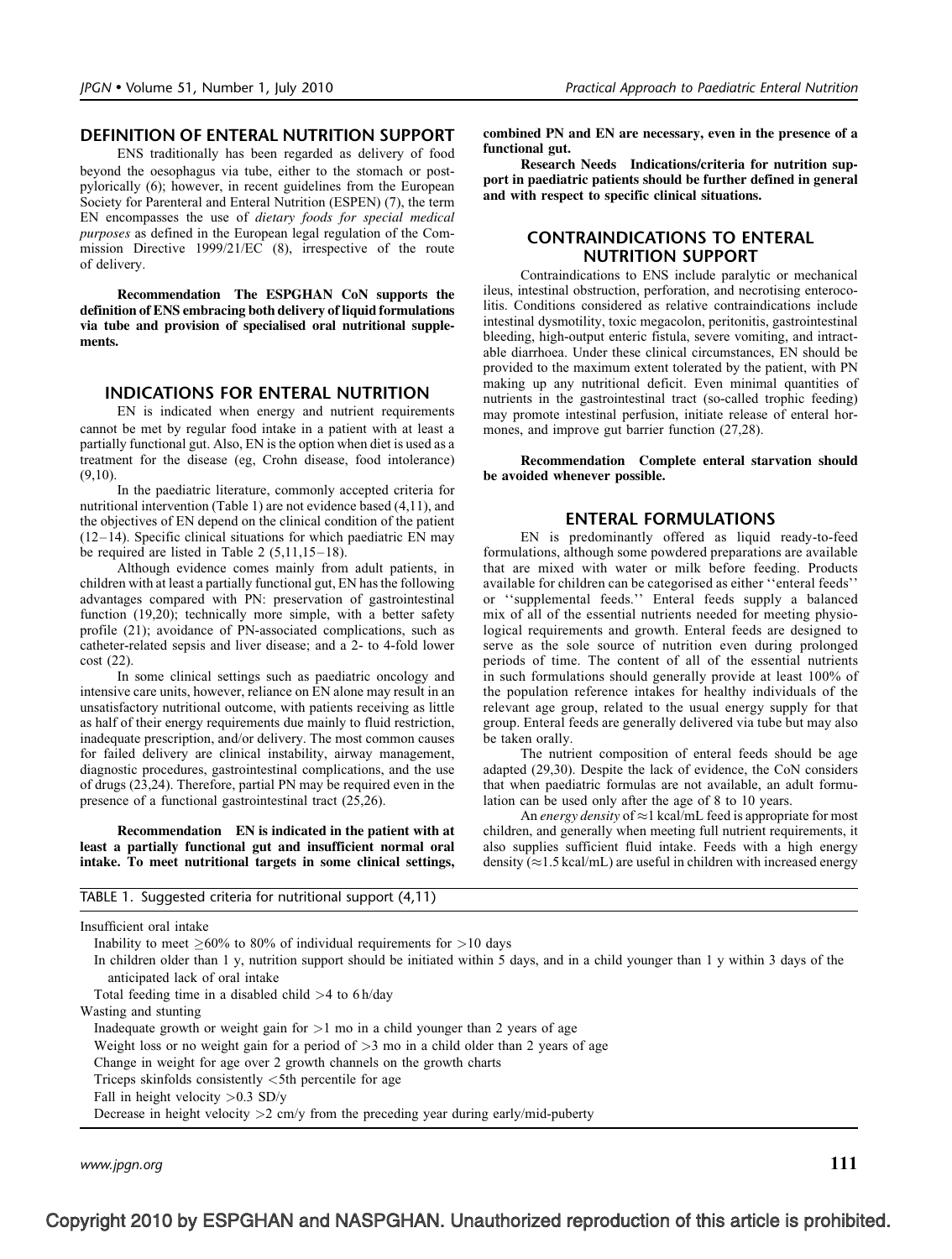<span id="page-2-0"></span>

|               | TABLE 2. Clinical situations for which EN could be required |  |  |  |
|---------------|-------------------------------------------------------------|--|--|--|
| (11,14,18–20) |                                                             |  |  |  |

Inadequate oral intake Disorders of sucking and swallowing **Prematurity** Neurologic impairment (eg, cerebral palsy, dysphagia) Congenital abnormalities of the UGI tract Tracheoesophageal fistula Tumors Oral cancer Head and neck cancer Trauma and extensive facial burns Critical illness Mechanical ventilation Severe gastroesophageal reflux Food aversion, anorexia, depression Disorders of digestion and absorption Cystic fibrosis Short bowel syndrome Inflammatory bowel disease Malabsorption syndrome due to food allergy Cow's-milk protein Multiple food Enteritis due to chronic infection Giardia lamblia Protracted diarrhoea of infancy Intractable diarrhoea of infancy Severe primary or acquired immunodeficiency Chronic liver disease Graft-versus-host disease Intestinal fistula Disorders of gastrointestinal motility Chronic pseudo-obstruction Extensive ileocolonic Hirschsprung disease

Increased nutritional requirements and losses

Cystic fibrosis

Chronic solid-organ diseases: renal, heart, liver Inflammatory bowel disease (Crohn disease, ulcerative colitis) Multiple trauma, extensive burns

Growth failure or chronic malnutrition (in addition to above) Anorexia nervosa

Nonorganic growth faltering

Crohn disease: primary disease treatment for induction of remission

Metabolic diseases

 $EN =$  enteral nutrition;  $UGI =$  upper gastrointestinal.

requirements, however, if used because the sole feed may not always provide sufficient fluids.

Supplement feeds ("sip feeds") may be provided in addition to normal food to increase energy and nutrient supply when required. Supplements contain a concentrated source of energy, protein, and other selected nutrients, but do not need to provide all of the nutrients in a balanced composition.

Low-molecular formulas are feeds with oligopeptides derived from protein hydrolysates, and elemental feeds are based on free amino acids. They are indicated in patients with food intolerance to polymeric feeds and may also be indicated in some patients with other disorders, such as severe impairment of intestinal absorption. Because of poor palatability, low-molecular feeds are usually delivered by tube. Low-molecular feeds are more costly than polymeric feeds and should be used only when there is a specific indication.

Enteral formulations are generally gluten free, and most are either lactose free or contain only low amounts of lactose. Isoosmolality (300–350 mOsm/kg) is considered preferable because feeds with high osmolality (eg, low-molecular diets) may induce diarrhoea in some patients with intestinal pathology. Avoiding high osmolality feeds is particularly important for tolerance of transpyloric feeding (continuous intrajejunal feeding).

Feeds with *dietary fibre* are appropriate for most patients. Fibre and its fermentation products (short-chain fatty acids) have potential beneficial effects on intestinal physiology and the prevention of both diarrhoea and constipation [\(31,32\)](#page-10-0). Enteral feeds providing dietary fibre were shown to reduce diarrhoea, with hydrolysed guar gum and pectin being superior to soy polysaccharides [\(33\).](#page-10-0) The use of a mixture of bulking and fermentable fibre has been suggested as a preferable approach [\(33\).](#page-10-0)

High-fat feeds providing more than 40% of the energy content as lipids and hence with reduced glycaemic loads may provide benefits in patients with stress metabolism (insulin resistance, hyperglycaemia [eg, postsurgical], septicaemia, burns) and can reduce  $CO<sub>2</sub>$  production. The latter may be of value in hypercapnic patients with pulmonary disease (eg, cystic fibrosis), but the clinical benefit remains questionable. The substitution of part of the fat content by medium-chain triglycerides (MCT oils) can be an advantage in patients with severe forms of fat maldigestion and/or malabsorption (severe cholestasis, exocrine pancreatic insufficiency, interruption of enterohepatic bile circulation), severe short bowel syndrome or other causes of low absorptive surface area, and disorders of the lymphatic system. Indiscriminate use of MCT containing formulations should be avoided because MCT contain about 15% less energy per gram than natural oils and reduce essential fatty acid intake. Diets with high monounsaturated fatty acid content (>20% of energy) have been proposed to improve insulin resistance, but clinical evidence of benefit in paediatric patients is lacking. The supply of some long-chain omega-3 polyunsaturated fatty acids may be useful to support accretion in membrane-rich tissues and provide anti-inflammatory and immunemodulating effects, but further data on its effects on clinical endpoints are required.

The polysaccharide carrageenan derived from red alga (Iridaea sp) has been used as an emulsifier and thickening agent. Because carrageenan has potentially allergenic and inflammatory effects, it is not permitted for use in infant formulae in the European Union [\(34\).](#page-10-0) We consider it prudent to use feeds without added carrageenan in paediatric patients with intestinal damage or intestinal inflammation [\(35\).](#page-10-0)

For certain conditions, disease-specific formulations may be beneficial; these can be tailor-made in hospital kitchens or at home from a variety of components and commercially available modules, or may be available ready-made. Examples are patients with renal disease or hyperammonaemia (feeds with reduced protein contents), severe cholestasis (feeds with part of the lipid content provided by MCT and increased contents of lipid-soluble vitamins), short bowel syndrome (feeds with MCT), galactosemia or glucose/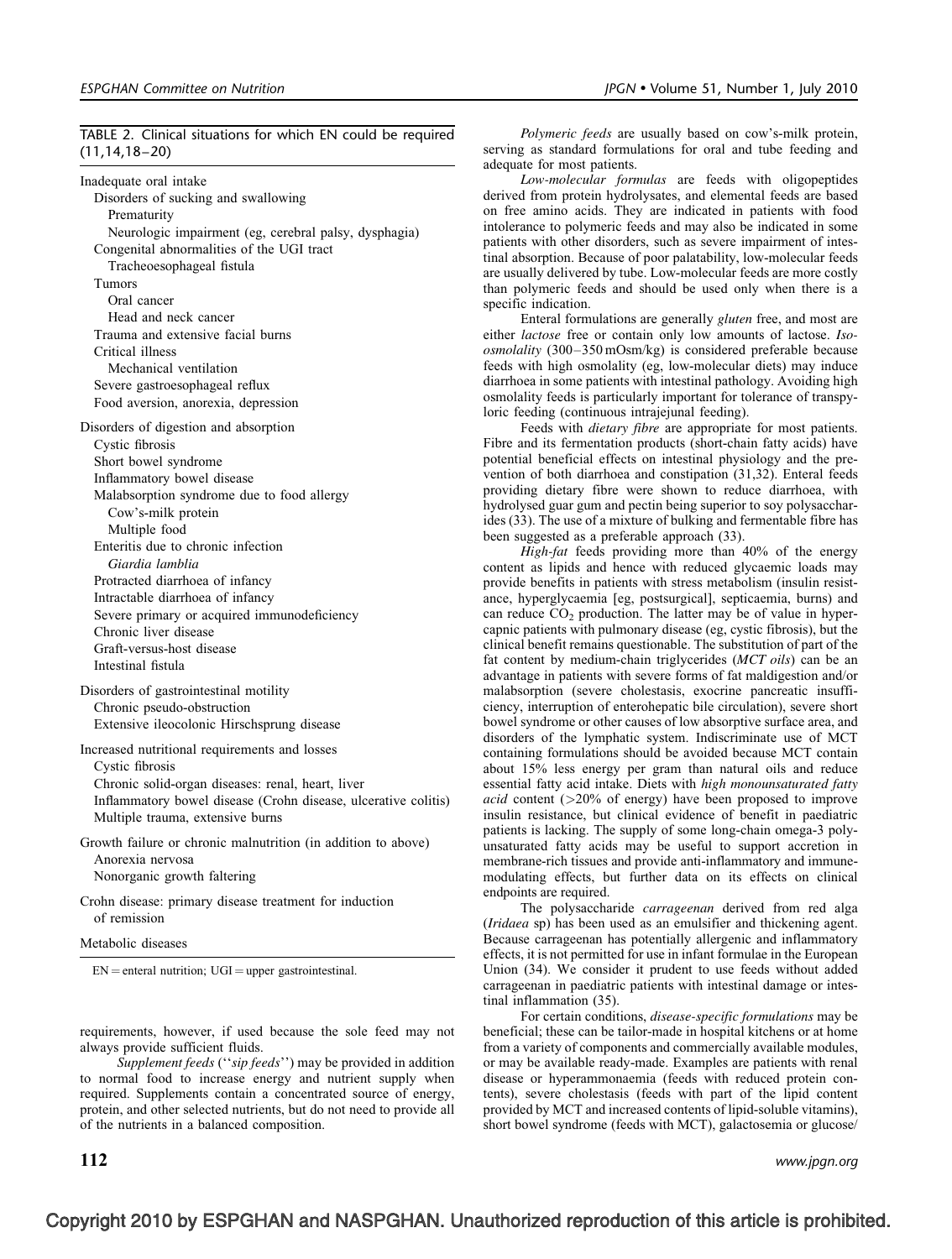galactose malabsorption (carbohydrate-modified formulas), and cow's-milk protein/multiple food allergy (formulas based on extensively hydrolysed protein or amino acids). In adults, certain immune-modulating formulae containing long-chain omega-3 fatty acids, nucleotides, glutamine, or arginine appear beneficial in selected patient groups [\(36,37\).](#page-10-0) Presently, it is unknown whether immune-modulating formulae provide benefit in children. Use of pureed (blenderised) normal foods for tube feeding is not encouraged because of the risk of nutritional inadequacy and microbial contamination.

Statements Standard polymeric feeds based on cow'smilk protein with fibre, which have energy and nutrient content adapted to requirements for age, are appropriate for enteral feeding of most infants, children, and adolescents; these polymeric feeds can serve as the sole source of nutrition. Lowmolecular feeds (oligopeptide feeds based on protein hydrolysates and elemental feeds based on amino acids) are used in selected patients, for example, those with food intolerance or impaired intestinal absorption and/or digestion. Disease-specific enteral formulations may be beneficial in certain circumstances; however, claims of benefit should be evaluated critically.

Recommendation Supplement feeds should be given only as an addition to other foods when enhancement of oral energy and substrate intake is necessary.

Research Needs Only limited data are available on the effects of using different formulations in paediatric patients. The addition of new components and other major modifications of enteral formulations should be evaluated with respect to their suitability and benefit in controlled clinical studies.

# ADMINISTRATION OF ENTERAL NUTRITION BY TUBE OR STOMA

#### Sites (Gastric vs Postpyloric Feeding)

EN delivery may be gastric or postpyloric. The choice of access should take into consideration morphological and functional integrity of the gastrointestinal tract, the duration of EN, and the risk of aspiration. Whenever possible, gastric feeding is preferable to postpyloric feeding because secure positioning of the gastric tubes is easier to achieve and it is more physiological. Bolus feeds and hyperosmolar solutions should not be delivered postpylorically because they may induce diarrhoea.

Postpyloric access is indicated only in clinical conditions in which aspiration, gastroparesis, gastric outlet obstruction, or previous gastric surgery precludes gastric feeding or when early postoperative feeding after major abdominal surgery is planned [\(11,37\)](#page-9-0). In adults, exceeding absorption capacity (1.5–2.0 kcal/mL) may induce stasis and cause dumping syndrome. Postpyloric feeding needs to be continuous and should be increased cautiously, particularly when high energy and/or hyperosmolar feeds are used. The 2 sites (gastric vs postpyloric) have been compared in both children and adults, but the results are conflicting. A recent metaanalysis of 9 randomised controlled trials (RCTs) (522 adult patients) did not demonstrate any clinical benefit from small bowel compared with gastric feeding in a mixed group of critically ill patients [\(38\).](#page-10-0) In mechanically ventilated children, 1 RCT  $(n=74)$ comparing gastric versus small-bowel feeding showed that those fed transpylorically achieved a significantly greater percentage of energy goal; however, both groups received substantially lesser energy than the ideal. Transpyloric feeding did not protect against aspiration, vomiting, diarrhoea, or abdominal distention [\(39\).](#page-10-0) Whether the difference in caloric goal achieved is of clinical significance is questionable [\(40–42\)](#page-10-0). In preterm infants, 1

www.jpgn.org 113

Cochrane review [\(43\)](#page-10-0) did not show statistically significant differences between gastric tube and transpyloric feeds in mean body weight or occipitofrontal head circumference at 3 months or at 6 months corrected age. Transpyloric feeding was associated with a greater incidence of gastrointestinal disturbance (relative risk 1.45, 95% CI 1.05, 2.09), and increased mortality (relative risk 2.46, 95% CI 1.36, 4.46).

Recommendations Intragastric access should be used whenever possible. Postpyloric access is indicated in clinical conditions in which tracheal aspiration, gastroparesis, gastric outlet obstruction, or previous gastric surgery precludes gastric feeding or when early postoperative feeding after major abdominal surgery is planned. The evidence to support these recommendations is not based on controlled studies. In preterm infants, postpyloric feeding should be avoided.

# Routes (Tubes vs Gastrostomy or Enterostomy)

ENS can be provided by replaceable tubes (nasogastric [NG], nasoduodenal, nasojejunal) or via gastrostomy or enterostomy. The likely duration of ENS and the integrity of the upper gastrointestinal tract are the major criteria influencing the choice of the route.

# Nasogastric Tube

NG tubes should be introduced only by trained staff or caregivers because of the risk of misplacement and oesophageal or pulmonary perforation [\(44,45\).](#page-10-0) Methods for tube insertion are detailed elsewhere [\(46,47\)](#page-10-0). Confirming the position of the NG tube is essential not only on insertion but also on subsequent use. Several methods aimed to verify tube placement exist [\(46\).](#page-10-0) Radiology is the recommended method but has the drawback of radiation exposure [\(47,48\)](#page-10-0). Auscultation for ''bubbling,'' when air is flushed down the tube, is unreliable because bowel and bronchial or pleural sounds are indistinguishable [\(49\)](#page-10-0). In adult patients, inspection of the type and quality of the aspirate obtained, including pH testing, is advocated [\(50–52\);](#page-10-0) however, in children, pH testing may be misleading because of gastroesophageal reflux or the buffering effect of milk. To ensure the safety of children requiring an NG tube, it is essential that a bedside method for determining tube placement is developed and applied in the daily routine.

Recommendation Confirming the position of the NG tube is essential during both insertion and subsequent use. A practical, reliable, and evidence-based bedside method in children has yet to be identified.

# Nasoduodenal or Nasojejunal Tubes

Placement of nasoduodenal and nasojejunal tubes can be difficult. Methods include a ''blind'' bedside insertion [\(53\)](#page-10-0), use of weighted tubes [\(54\)](#page-10-0), self-propelled tubes [\(55\)](#page-10-0), fluoroscopic placement [\(56\)](#page-10-0), endoscopic placement [\(57\)](#page-10-0), and the use of prokinetic agents such as metoclopramide or erythromycin [\(58–60\)](#page-10-0). Other approaches include gastric insufflation [\(61,62\)](#page-10-0), magnetic-assisted placement [\(63\)](#page-10-0), and a combination of other techniques coupled with electromyographic guidance [\(64,65\).](#page-10-0) Even with the use of sophisticated techniques, the success rates have not surpassed 75% to 80% [\(65,66\)](#page-10-0).

# Complications of Nasoenteral Tubes

Complications associated with nasoenteral tubes have become less common since the introduction of fine-bore tubes in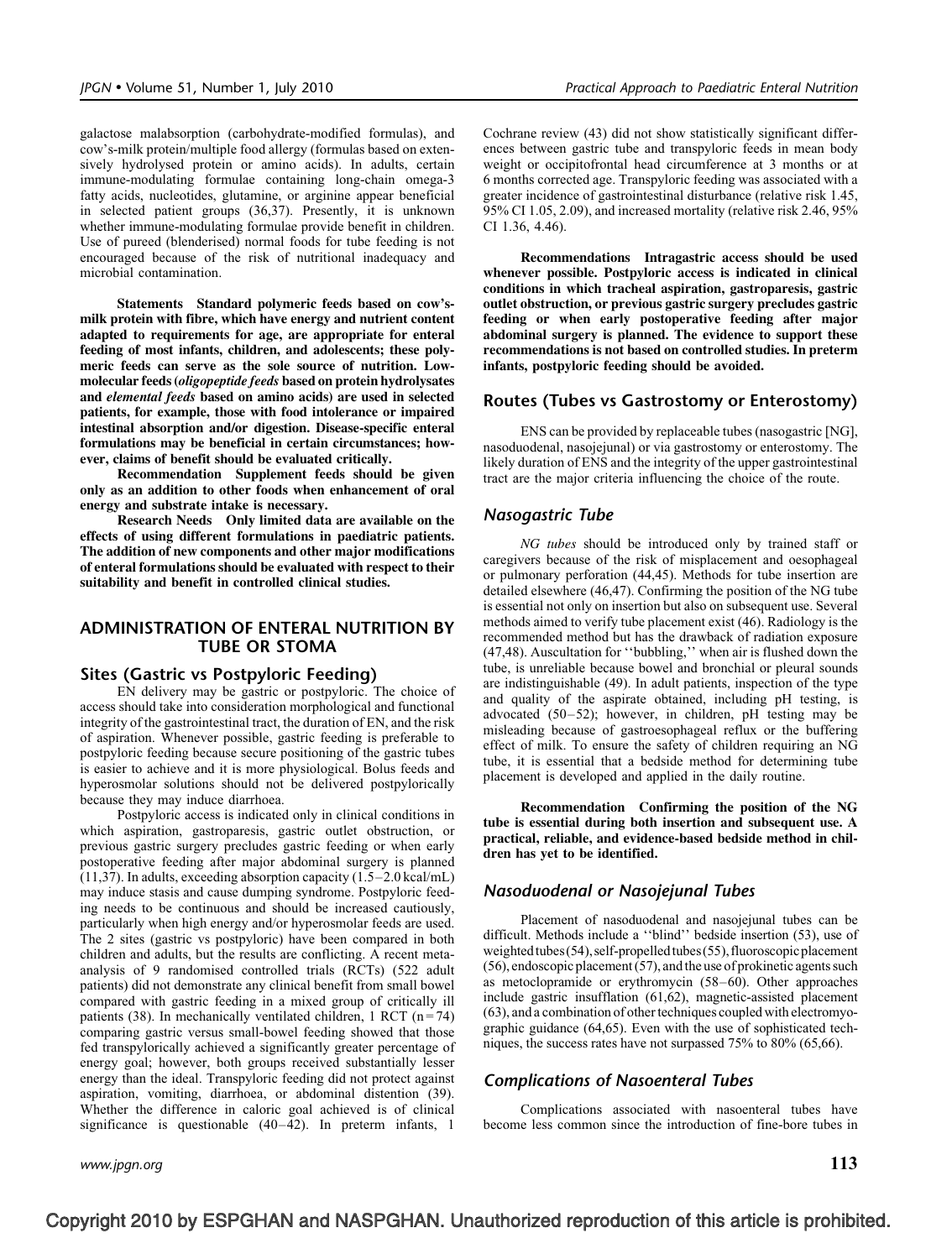|                           | Complications                                                 | Cause                                                                                                                   | Prevention/treatment                                                                                                             |  |
|---------------------------|---------------------------------------------------------------|-------------------------------------------------------------------------------------------------------------------------|----------------------------------------------------------------------------------------------------------------------------------|--|
| Tube-related              | Plugging                                                      | Incorrect tube care<br>(drug remnants, viscous<br>formula, using gravity not<br>pump, small lumen, yeast                | Flushing ( $\times$ 2 gastric, $\times$ 4<br>nasojejunal for continuous<br>flush) before and after each<br>feeding or medication |  |
|                           |                                                               | colonisation, tube dysfunction)                                                                                         | Open clogged tubes with<br>warm water, papain,<br>carbonated drink, or<br>commercial preparations                                |  |
|                           | Dislodgement                                                  | Coughing, sneezing, vomiting,<br>unintentional removal                                                                  | Replace tube<br>Check tube position before<br>each feeding<br>Correct repositioning                                              |  |
|                           | Nasopharyngeal discomfort<br>(sore throat, thirst, dysphagia) | Larger, less soft or flexible tubes                                                                                     | Use smaller, soft tubes<br>Change tubes as recommended                                                                           |  |
|                           | Tracheooesophageal fistula                                    | Presence of both large nasoenteric<br>and nasotracheal or tracheostomy<br>tubes and development of pressure<br>necrosis | Use small soft tubes                                                                                                             |  |
| Tube misplacement         | Endobronchial<br>Intrapleural                                 | Lack of gag or swallowing and<br>cough reflex                                                                           | Check tube position after<br>insertion and before                                                                                |  |
|                           | Intrapericardial<br>Intracranial                              | Mechanical ventilation<br>Altered consciousness                                                                         | each feeding                                                                                                                     |  |
| Visceral perforations and | Oesophageal and                                               | Tube misplacement                                                                                                       | Gentle insertion                                                                                                                 |  |
| associated complications  | tracheobronchial tree                                         | Reinsertion of guidewire with the                                                                                       | Verify position before                                                                                                           |  |
|                           | Pneumothorax                                                  | feeding tube in situ                                                                                                    | securing the tube                                                                                                                |  |
|                           | Empyema                                                       |                                                                                                                         |                                                                                                                                  |  |
|                           | Mediastinitis                                                 |                                                                                                                         |                                                                                                                                  |  |
|                           | Pericardial sac                                               |                                                                                                                         |                                                                                                                                  |  |
|                           | Pneumatosis intestinalis                                      |                                                                                                                         |                                                                                                                                  |  |

<span id="page-4-0"></span>

|  | TABLE 3. Complications of nasogastric and nasoenteric feeding tubes |  |  |  |  |  |  |
|--|---------------------------------------------------------------------|--|--|--|--|--|--|
|--|---------------------------------------------------------------------|--|--|--|--|--|--|

the 1970s [\(67,68\)](#page-11-0). Passage is facilitated using a guidewire, and the tubes are more flexible and less likely to cause erosions, oesophagitis, or strictures. Although polyvinyl chloride tubes require frequent replacements (each 3–5 days), fine-bore tubes (silicone and polyurethane) can be left in place for up to 8 weeks. Tube blockage, misplacement, and nonintentional removal are potential problems. A list of complications is provided in Table 3.

Recommendation Polyvinyl chloride tubes require frequent replacements (every 3–5 days); fine-bore tubes (silicone and polyurethane) can be left in place for up to 8 weeks.

# Percutaneous Endoscopic Gastrostomy or Enterostomy

As a general rule, when ENS is expected to be long term, feeding via a gastrostomy, or in certain situations enterostomy, should be the preferred route. Optimal timing for gastrostomy insertion remains uncertain but should not be less than 4 to 6 weeks, and in many cases can be longer. Open gastrostomy placement via laparotomy has been largely replaced by the percutaneous endoscopic gastrostomy (PEG) technique, initially described by Gauderer et al [\(69\)](#page-11-0) ([Fig. 1](#page-5-0)). Indications and contraindications for the use of a PEG are listed in [Table 4.](#page-6-0)

Several studies in adults compared the clinical effects of feeding via NG tubes and gastrostomy [\(70,71\)](#page-11-0). NG tube feeding had

a higher rate of discomfort and complications (irritations, ulceration, bleeding, displacement, clogging). Gastrostomy feeding was superior with regard to nutritional efficacy, acceptability, and reduced rates of both gastroesophageal reflux and aspiration pneumonia, thus improving quality of life.

In children with neurological disabilities, both NG and gastrostomy feeds improved nutritional status, often accompanied by improved perception of well-being [\(72\).](#page-11-0) In children with endstage renal disease on peritoneal dialysis (PD), both methods were associated with similar complication rates, although somewhat different types of complications were seen [\(73\).](#page-11-0)

#### Recommendation Long-term EN should be provided using gastrostomy.

# Percutaneous Endoscopic Gastrostomy Placement: Preoperative Preparation and Postoperative Care

Before PEG placement, the advantages and disadvantages should be assessed by a multidisciplinary nutrition support team  $(1)$ , with caregivers being fully involved ([Table 4,](#page-6-0) [Fig. 1\)](#page-5-0).

The preoperative preparation should also include obtaining informed consent, laboratory tests (haemoglobin, platelet count, and coagulation studies), and preprocedure fasting (6 hours of solid food, 4 hours of breast milk, 2 hours of water) [\(74\).](#page-11-0)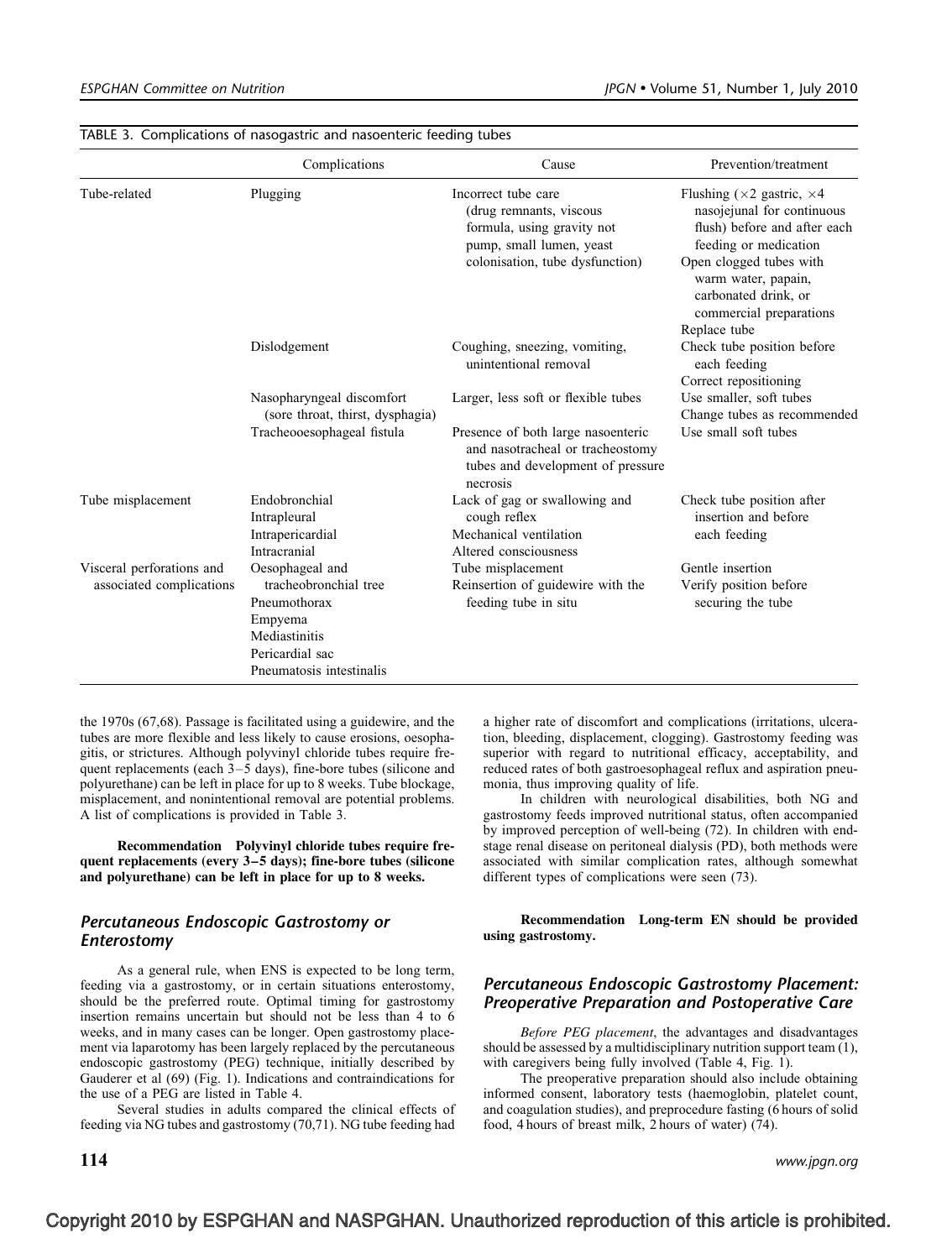<span id="page-5-0"></span>

FIGURE 1. Enteral nutrition support decision tree.

Considering antibiotic prophylaxis, in adults, 2 recent systematic reviews of RCTs, 1 with a meta-analysis, concluded that administration of systemic prophylactic antibiotics for PEG placement reduces peristomal infection [\(75,76\)](#page-11-0). Most guidelines related to adults suggest that a single dose of broad-spectrum antibiotic administered before PEG insertion significantly reduces the incidence of peristomal infection [\(77–79\)](#page-11-0). In children, a nonrandomised trial showed similar infection rates with a single dose of ceftriaxone prophylaxis compared to 2 doses of ceftriaxone plus oral metronidazole [\(80\).](#page-11-0) No evidence-based guidelines on the use of prophylactic antibiotics for the insertion of PEG in children are available.

The most frequent source of wound contamination is oropharyngeal flora. Therefore, some preprocedure preparation guidelines in adults recommend oral decontamination with chlorhexidine gluconate 12 hours and immediately before the procedure [\(81\).](#page-11-0) Application of povidone-iodine in combination with systemic antibiotics was shown to significantly reduce stomal infection at the end of the first week following PEG insertion [\(82\).](#page-11-0) A sufficiently large abdominal incision and prevention of pressure ischaemia may also reduce the risk of wound infection.

After PEG insertion, the recommended time for resumption of feeding (adults and children) is inconsistent, and varies from 1 to 24 hours. In adults, early (3–6 hours) feeding is as safe as nextday feeding, is well tolerated, and decreases length of hospital stay [\(83–86\).](#page-11-0) Early refeeding starting after 6 hours and resumption of full feeding within 24 hours is also safe in children [\(87\)](#page-11-0). PEG aftercare, including wound cleansing, change of first dressing, and adaptation of external fixation (loosening of the external fixation plate to allow free movement of the tube of at least 5 mm), is performed by the specialist nurse after 24 hours. Family training of PEG use and care are taught during the days before discharge [\(74\)](#page-11-0).

Statements Antibiotic prophylaxis (intravenous cephalosporines) may reduce the prevalence of wound infection. Introduction of feeds after 6 hours and resumption of full feeding within 24 hours has been shown to be safe in children.

Recommendations Despite the weak evidence in children, ESPGHAN CoN recommends antibiotic prophylaxis for PEG placement. Reintroduction of food should be done 6 to 24 hours after PEG placement.

www.jpgn.org 115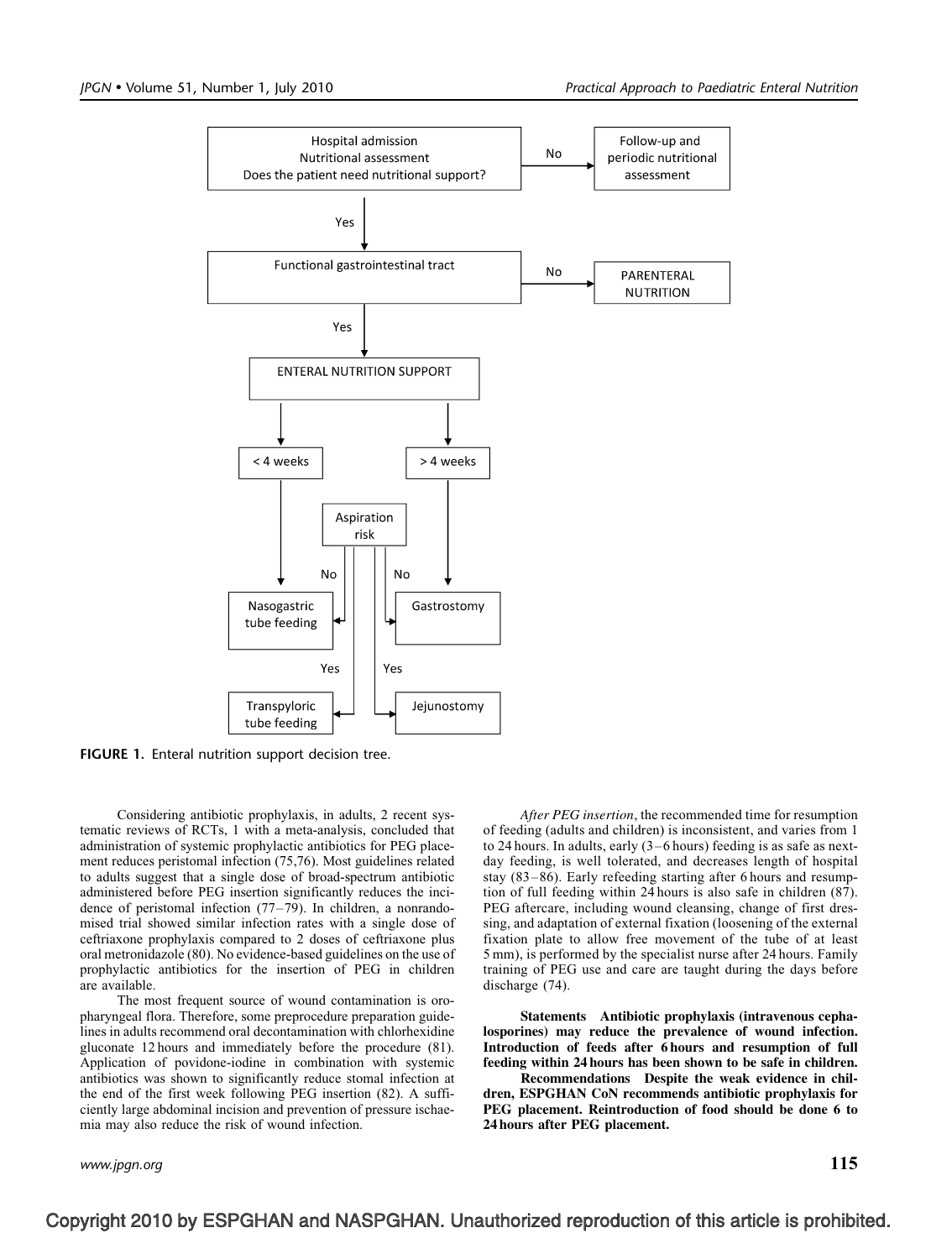<span id="page-6-0"></span>

| TABLE T. THUICAUVITS AND CONTRANTOICAUVITS OF FLO                                                                                                                                                      |                                                                                                                                                                                                        |                                                                            |  |  |  |  |
|--------------------------------------------------------------------------------------------------------------------------------------------------------------------------------------------------------|--------------------------------------------------------------------------------------------------------------------------------------------------------------------------------------------------------|----------------------------------------------------------------------------|--|--|--|--|
| <b>Indications</b>                                                                                                                                                                                     | Relative contraindications                                                                                                                                                                             | Absolute contraindications                                                 |  |  |  |  |
| Chronic disorders associated with malnutrition<br>(chronic lung disease, congenital cardiac<br>malformations, AIDS, chronic renal failure,<br>congenital malformations, short bowel,<br>Crohn disease) | Failure to transilluminate abdominal wall<br>(obesity, high intrathoracic position)<br>of the stomach, marked hepatomegaly<br>or splenomegaly, interposition of colon,<br>previous gastrectomy)        | Inability to perform UGI endoscopy<br>(laryngeal or oesophageal stricture) |  |  |  |  |
| Neurologic disorders (cerebral palsy,<br>neuromuscular disorders, prolonged coma)                                                                                                                      | Patient's comorbidity (portal hypertension,<br>severe gastritis or gastric ulcer, massive<br>ascites, peritonitis, peritoneal dialysis,<br>peritoneal metastases, left<br>ventriculoperitoneal shunts) | Uncorrectable coagulopathy                                                 |  |  |  |  |
| Oncologic disorders (malignant tumors)<br>of head, neck, oesophagus before<br>surgery, chemotherapy,<br>or radiotherapy)                                                                               | Terminal illness with limited life expectancy                                                                                                                                                          |                                                                            |  |  |  |  |
| Chronic intestinal pseudo-obstruction for<br>feeding and decompression                                                                                                                                 |                                                                                                                                                                                                        |                                                                            |  |  |  |  |

 $PEG =$  percutaneous endoscopic gastrostomy;  $UGI =$  upper gastrointestinal.

# Complications

The success rate of the procedure in adults ranges between 84% and 96% [\(88\).](#page-11-0) Severe, procedure-related complications, such as perforation, hepatic or colonic injury, serious abdominal haemorrhage, or peritonitis, which require surgical intervention, occur in fewer than 0.5% to 2.5% of adults; PEG-related death has rarely been reported [\(89\)](#page-11-0). In children, the early complication rate is 8% to 30%, depending on the definition of complications [\(90–92\)](#page-11-0); complications comprise cellulitis, feeding intolerance, lacerations and perforations, duodenal haematoma, complicated pneumoperitoneum, necrotising fasciitis, and catheter migration.

The most frequent complication is wound infection. Increased infectious complications have been reported after PEG placement in patients with ventriculoperitoneal shunts (VPS; ascending meningitis) or PD catheter (fungal peritonitis). The presence of VPS is not a contraindication and the presence of PEG does not increase the risk of shunt infection; however, it has been suggested that PEG insertion should be deferred at least 1 week after VPS insertion [\(93\)](#page-11-0). PEG placement before initiation of PD appears to be safe, although following PD, there is a high risk for fungal peritonitis and potential PD failure [\(94\)](#page-11-0). Antibiotic, antifungal prophylaxis and withholding PD for 2 to 3 days are suggested precautions for lowering this risk. When gastrostomy placement does not occur before or at the time of initiating PD, the risks and benefits of percutaneous versus open placement must be carefully weighed [\(94,95\).](#page-11-0)

Late complication rates as high as 44% have been described in children, and in some studies, stoma-related complications have been reported in 73% of patients, suggesting that PEG may be associated with significant late morbidity, mainly occurring within the first 2 years after PEG insertion [\(96\).](#page-11-0) Gastrocutaneous fistula after PEG removal has been reported to occur at a rate as high as 24% of children and sometimes requires surgical closure [\(97\)](#page-11-0). A retrospective review of 121 children undergoing PEG found a high rate of parental and caregiver satisfaction with the procedure [\(98\)](#page-11-0). Long-term complications are set out in [Table 5.](#page-7-0)

# Modes of Delivery

Although continuous formula infusion is often recommended as a means of improving feeding tolerance and minimising complications, published data are limited. Intermittent bolus feeding is thought to be more physiological, providing cyclical surges of the gastrointestinal hormones that have a trophic effect on intestinal mucosa [\(99\),](#page-11-0) whereas continuous enteral feeding has been associated with impaired gallbladder emptying in infants [\(100\)](#page-11-0). Several studies comparing continuous versus intermittent feeding regimens in children and in adults, also including patients in the intensive care unit, showed no significant difference in food tolerance or complication rate (presence of diarrhoea) [\(101,102\).](#page-11-0) A comparison of continuous with intermittent feeding in children with severe diarrhoea reported improved enteral balance and weight gain in children fed on a continuous schedule [\(103\)](#page-11-0). Continuous enteral feeding was also shown to improve weight gain in children with complex congenital heart lesions who failed to gain weight adequately despite the use of hypercaloric formulas and nutritional supplementation [\(104,105\).](#page-11-0) A prospective controlled study in 45 children from an Australian paediatric intensive care unit found that continuous and intermittent gastric feeding regimens have similar outcomes with respect to feeding tolerance and complications (diarrhoea and vomiting) [\(106,107\).](#page-11-0)

Statements Intermittent feeding is more physiological and therefore preferable as a standard procedure. Continuous feeding has the advantage of providing more energy and better weight gain in selected groups of patients.

Research Needs Research needs include development of a robust bedside method for determining NG tube positioning for routine use, establishing the best way to insert transpyloric tubes, determining the efficacy of transpyloric feeds, developing standardised guidelines for antibiotic prophylaxis before PEG insertion, timing of introduction of feeds after PEG insertion, and prospectively evaluating the complication rate.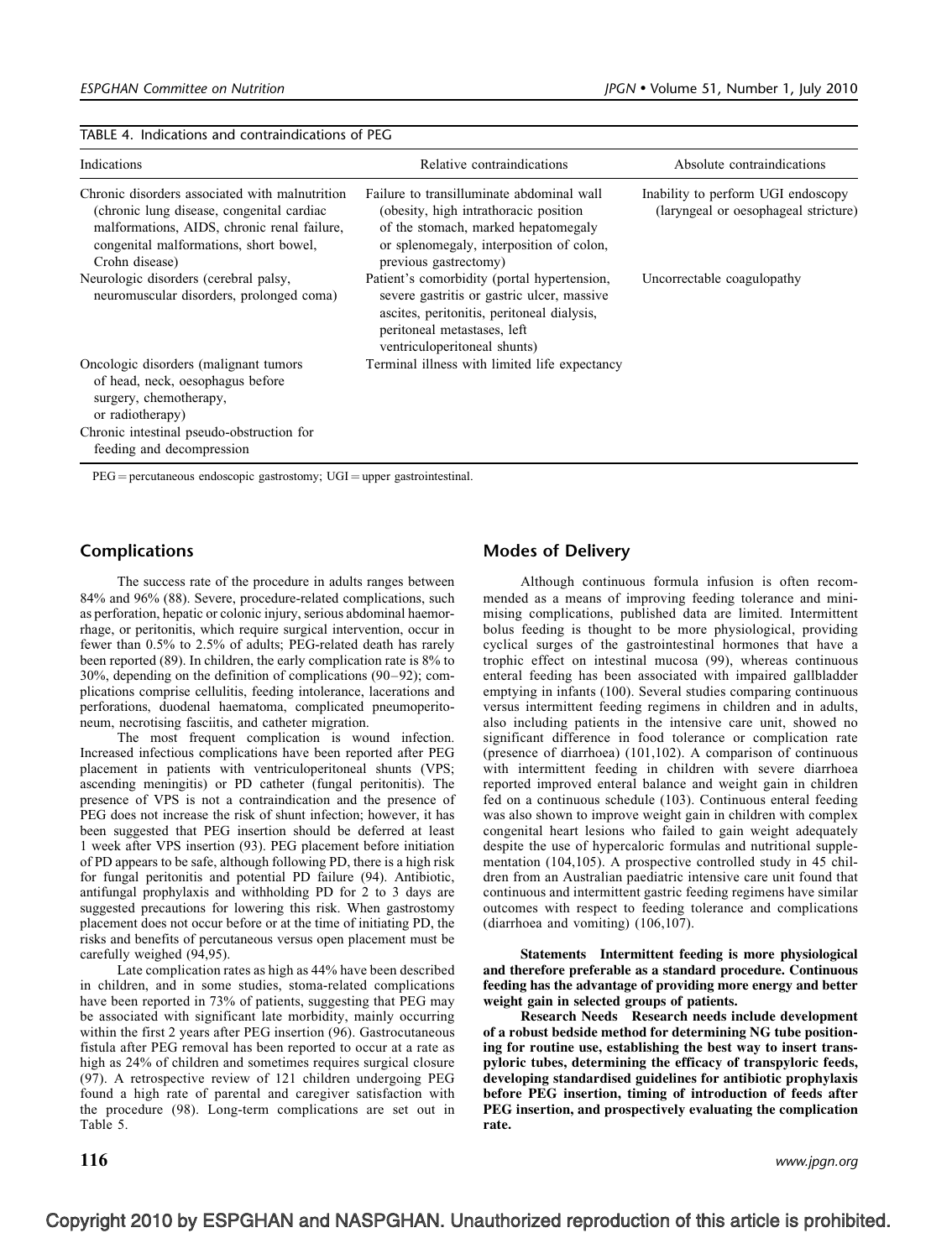|                  | Complications                         | Possible cause            | Prevention/treatment                               |
|------------------|---------------------------------------|---------------------------|----------------------------------------------------|
| Tube-related     | Plugging                              | See Table 3               | See Table 3                                        |
|                  | Broken tube or leakage                |                           | Replace tube                                       |
|                  | Buried bumper                         |                           | Avoid excessive tension                            |
|                  | Dislodgement                          |                           | Replace immediately                                |
|                  | Migration                             |                           | Correct positioning                                |
| Local irritation | Pain around site                      | Tight fixation, infection | Check fixation and treat infection                 |
|                  | Skin irritation                       | Tight fixation, leakage   | Check fixation, use PPI                            |
|                  | Granulation tissue                    | Tube friction             | Silver nitrate cauterisation                       |
|                  | Site bleeding                         |                           | Local care, PPI                                    |
|                  |                                       |                           | Apply topical hexacaprone                          |
| Local infection  | Purulent discharge                    |                           | Cleaning and topical antibiotics                   |
|                  | Cellulitis, peristomal abscess        |                           | Give systemic antibiotics                          |
| Stoma-related    | Enlarged stoma site                   | Large wall incision       | Use smaller tube sizes                             |
|                  | Leakage of nutrients or gastric juice | Large stoma               | Use smaller tube size, stop feeding and PN         |
| After removal    | Enterocutaneous fistula               |                           | Give conservative and surgical treatment if needed |
|                  | Retention of internal bumper          |                           | Remove by endoscopy                                |

<span id="page-7-0"></span>

|  |  | TABLE 5. Long-term complications of gastrostomy and enterostomy tubes |  |  |  |  |  |
|--|--|-----------------------------------------------------------------------|--|--|--|--|--|
|--|--|-----------------------------------------------------------------------|--|--|--|--|--|

 $PN =$  parenteral nutrition;  $PPI =$  proton pump inhibitor.

# COMPLICATIONS OF ENTERAL TUBE FEEDING

Enteral tube feeding may be poorly tolerated for a number of reasons ([Table 6](#page-8-0)) and carries significant risks, the more important of which are considered in detail below. Long-term tube feeding is associated with failure to develop (or regression of) oromotor feeding skills. Early assessment by a nutrition skills–oriented speech-language pathologist and implementation of an oromotor stimulation programme are recommended to reduce the risk of oral hypersensitivity and subsequent feeding difficulties.

# Refeeding Syndrome

Refeeding syndrome is a term used to describe the various metabolic complications that can arise as a result of implementing nutritional support (enteral or parenteral) in malnourished patients [\(108\).](#page-11-0) Problems arise because starvation causes adaptive reductions in cellular activity and organ function accompanied by micronutrient, mineral, and electrolyte deficiencies. The major sources of energy in catabolic patients are fat and muscle; total body stores of nitrogen, phosphate, magnesium, and potassium are depleted. Sudden reversal of catabolism through nutritional support (particularly excessive carbohydrate) leads to a surge of insulin secretion, which causes massive intracellular shift of phosphate, magnesium, and potassium with a subsequent fall in serum concentrations. The clinical consequences of hypophosphataemia include haemolytic anaemia, muscle weakness, and impaired cardiac function, leading potentially to cardiac failure, fluid overload, arrhythmia, and death.

Children with severe chronic weight loss are at highest risk (eg, anorexia nervosa, cancer cachexia), with the greatest risk being during the first week of feeding. Refeeding syndrome, however, is a potential complication of nutritional support in any malnourished patient. Because the nature of refeeding precludes randomised trials of treatment, recommendations are derived from expert opinion. Following a review of the literature, Afzal et al [\(109\)](#page-11-0) suggested the following strategy for reducing the risk of refeeding syndrome: Before starting nutritional support, assess nutritional status and hydration, serum electrolytes, magnesium, and phosphate; monitor

electrolytes, phosphate, magnesium, calcium urea, and creatinine daily, and assess cardiac status (pulse, heart failure, electrocardiogram, ultrasonography). The initial enteral feeding regimen should be limited in terms of volume and energy content to provide around 75% of requirements in severe cases  $(<7$  years, 60 kcal  $\text{kg}^{-1} \cdot \text{day}^{-1}$ ; 7–10 years, 50 kcal  $\text{kg}^{-1} \cdot \text{day}^{-1}$ ; 11–14 years, 45 kcal  $\text{kg}^{-1} \cdot \text{day}^{-1}$ ; 15–18 years, 40 kcal  $\text{kg}^{-1} \cdot \text{day}^{-1}$ ). If tolerated, initial intakes may be increased for 3 to 5 days; frequent small feeds with an energy density of 1 kcal/mL should be used to minimise fluid load. Protein intake may start at 0.6 to  $1 \text{ g} \cdot \text{kg}^{-1} \cdot \text{day}^{-1}$  and increase to 1.2 to  $1.5 \text{ g} \cdot \text{kg}^{-1} \cdot \text{day}^{-1}$ . Supplements are given as follows:  $Na^+$  1 mmol  $kg^{-1}$  day<sup>-1</sup>; K<sup>+</sup> 4 mmol·kg<sup>-T</sup>·day<sup>-1</sup>;  $Mg^{2+}$  0.6 mmol·kg<sup>-1</sup>·day<sup>-1</sup>; phosphate<br>up to 1 mmol·kg<sup>-1</sup>·day<sup>-1</sup> intravenously and up to 100 mmol  $kg^{-1}$  day<sup>-1</sup> orally for children older than 5 years of age; hypocalcaemia should be corrected. Thiamine, riboflavin, folic acid, ascorbic acid, pyridoxine, and fat-soluble vitamins must be supplemented and additional trace elements may also be needed. In addition, the National Institute for Health and Clinical Excellence guidelines for adult nutrition are relevant to adolescents [\(110\)](#page-11-0). For patients who have little food intake for more than 5 days, it is recommended that nutritional support be introduced at 50% of requirements for the first 2 days before increasing to meet full needs if close clinical and biochemical monitoring reveals no refeeding problems. Much greater care is advocated for those patients with the following characteristics: BMI <16 kg/m<sup>2</sup>, unintentional weight loss of >15% within the previous 3 to 6 months, little or no nutrient intake for >10 days, and low levels of potassium, phosphate, or magnesium before any feeding. Besides initially restricting protein and energy intake, these patients should be given thiamine and other B-group vitamins, along with a balanced multivitamin and trace element supplement; supplementation of potassium, magnesium, and phosphate are also likely to be required [\(110\).](#page-11-0)

Recommendations The potential for refeeding syndrome should be considered whenever nutritional support is instituted; the more malnourished, the higher the risk. Monitoring and supplementations are essential (as outlined above), and energy intake should be advanced cautiously.

www.jpgn.org  $\, 117$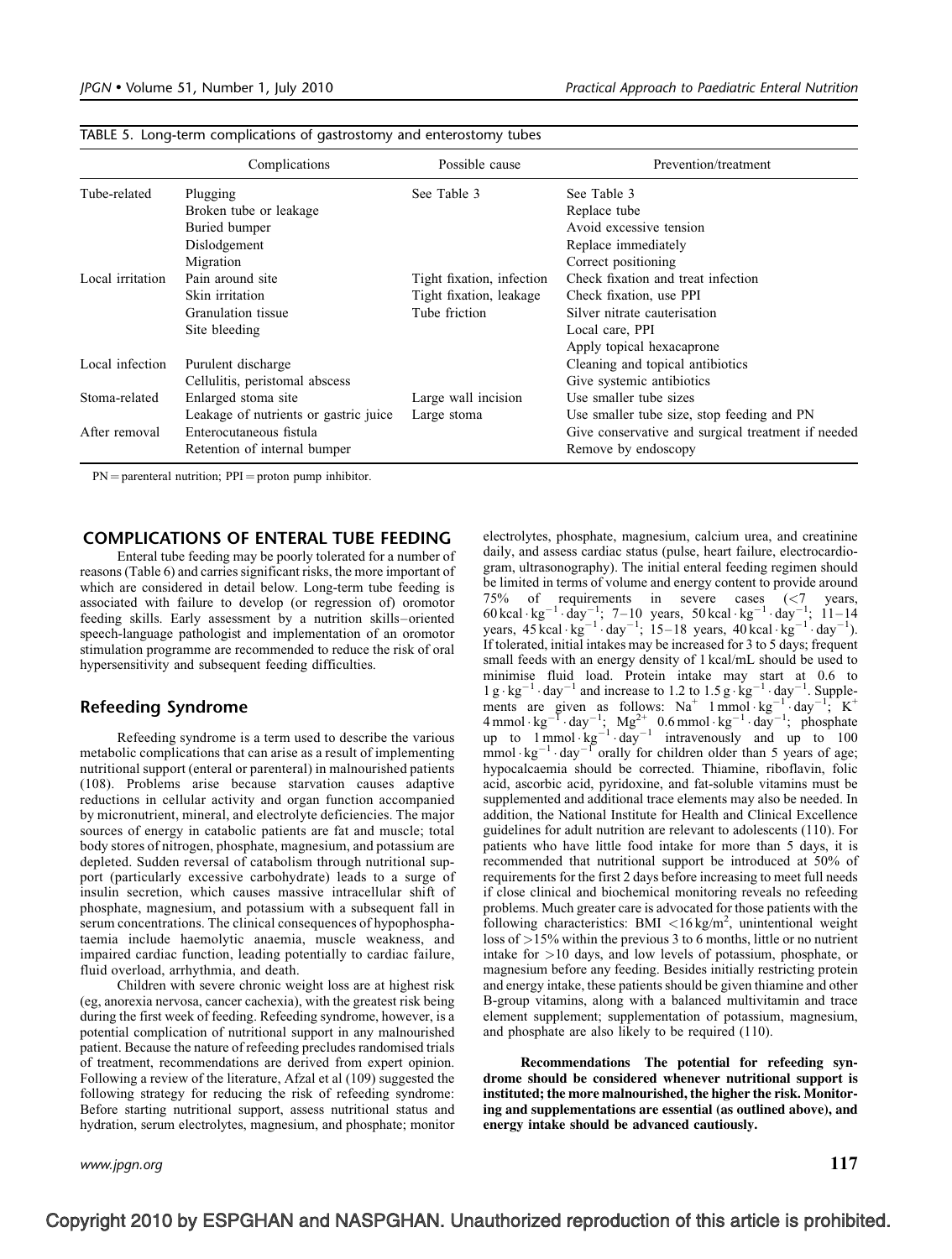| Complication                | Cause                                                    | Prevention/treatment                                                                                |  |  |  |  |
|-----------------------------|----------------------------------------------------------|-----------------------------------------------------------------------------------------------------|--|--|--|--|
| Diarrhoea                   | Unsuitable feed in a child with<br>impaired gut function | Change to hydrolyzed formula or modular feed                                                        |  |  |  |  |
|                             | Excessive infusion rate                                  | Slow rate and increase as tolerated                                                                 |  |  |  |  |
|                             | Intolerance of bolus feeds                               | Give frequent, smaller feeds, or change to continuous feeds                                         |  |  |  |  |
|                             | High feed osmolarity                                     | Build up strength of feed slowly and give by continuous infusion                                    |  |  |  |  |
|                             | Microbial contamination of feed                          | Use sterile, commercially produced feeds when possible; prepare<br>other feeds in clean environment |  |  |  |  |
|                             | Drugs (eg, antibiotics, laxatives)                       | Review drug prescription                                                                            |  |  |  |  |
| Nausea or vomiting          | Excessive infusion rate                                  | Slowly build up feed infusion                                                                       |  |  |  |  |
|                             | Slow gastric emptying                                    | Encourage lying on right side                                                                       |  |  |  |  |
|                             |                                                          | Give prokinetics                                                                                    |  |  |  |  |
|                             | Constipation                                             | Maintain regular bowel habit with adequate fluid intake,<br>fibre-containing feed, and/or laxatives |  |  |  |  |
|                             | Medicines given at the same<br>time as feed              | Allow time between giving medicines and giving feed, or stop<br>continuous feed for a short time    |  |  |  |  |
|                             | Psychological factors                                    | Review feeding behaviour; consider referral to psychologist                                         |  |  |  |  |
| Regurgitation or aspiration | Gastrooesophageal reflux                                 | Correct positioning, feed thickener, drugs, continuous feeds,<br>jejunal tube, fundoplication       |  |  |  |  |
|                             | Dislodged tube                                           | Secure tube adequately and regularly review position                                                |  |  |  |  |
|                             | Excessive infusion rate                                  | Slow infusion rate                                                                                  |  |  |  |  |
|                             | Intolerance of bolus feeds                               | Smaller, more frequent feeds or continuous infusion                                                 |  |  |  |  |

#### <span id="page-8-0"></span>TABLE 6. Complications associated with enteral tube feeding

# Bacterial Contamination of Feeds

Microbiological contamination of enteral tube feeds given to children at home and in hospital is common [\(111\).](#page-12-0) It is uncertain how often this results in symptomatic illness, although sepsis has been reported in both adult and paediatric patients, confirming that a certain risk is involved. Children who are immunocompromised, such as those undergoing chemotherapy or when the gastric acid barrier is impaired, may be more vulnerable. Coagulase-negative staphylococci, streptococci, and Gram-negative bacilli are among the organisms isolated from feeds. Risk factors for contamination include the environment and manner in which the feed is prepared, inadequate hand-washing techniques, poor attention to hygiene when handling the feed container and giving set, and repeated topping up of the feed container (with repeated touching of the giving set and transfer of bacteria from the hands). In 1 study, following an enteral feeding protocol that encouraged strict adherence to good hygiene, there was a significant reduction in the proportion of feeds with bacterial contamination, both in hospital and at home [\(112\)](#page-12-0). The optimum feed hang time is uncertain, but bacterial contamination of commercial products may occur when opening and decanting feeds from source containers, so that frequent feeds may be unwise unless giving sets are also changed [\(113\)](#page-12-0). Commercially available ''ready to hang'' closed enteral feeding systems are designed to limit handling procedures to the introduction of the giving set spike into the pack. Although this may reduce the risk of microbiological contamination resulting from poor handling procedures before feeding, retrograde contamination of the set may occur, the risk of contamination increasing with duration of feed [\(114\).](#page-12-0) Ongoing training of ward staff and careful instruction of home caregivers by specialist nurses is an additional important component in reducing bacterial contamination. This is an area that mandates regular audit.

Recommendation Preparing feeds and setting up feeding systems should be done in a clean environment with scrupulous attention to hygiene. On the basis of limited evidence we suggest that hanging time does not exceed 4 to 6 hours.

#### Drug–Nutrient Interactions

Many patients receiving enteral tube feeding will also be taking medications. Unrecognised interactions between drugs and nutrients may adversely affect clinical outcomes. Medications designed to be taken orally are often given via an enteral feeding tube; crushing or dissolving solid preparations to administer in this way can affect drug bioavailability as well as lead to tube occlusion. An enteral feed or 1 of its components may adversely affect the absorption, metabolism, or excretion of a drug (eg, phenytoin). Flushing the tube with water before and after a medication improves drug bioavailability. Many commonly used liquid drug preparations have a high osmolality (>3000) and can thereby provoke diarrhoea when given via a jejunal tube if not first diluted [\(115\).](#page-12-0)

Recommendations Before administering medicine via an enteral feeding tube, all of the alternative routes should be considered; giving enteric coated and slow-release tablets via the tube should be avoided. If the tube is the only route available, then a liquid preparation is preferable; tablets must be thoroughly crushed and mixed with water; and the contents of gelatine capsules can be dissolved in warm water. The tube should be flushed with water before and after administration of each medication.

# Micronutrient Deficiency or Excess

Although the choice of specialised paediatric formula has rapidly expanded, the optimal micronutrient content has not been fully defined. The European Union Commission Directive on Dietary Foods for Special Medical Purposes stipulates the composition of feed [\(8\)](#page-9-0) with recommendations including minimum and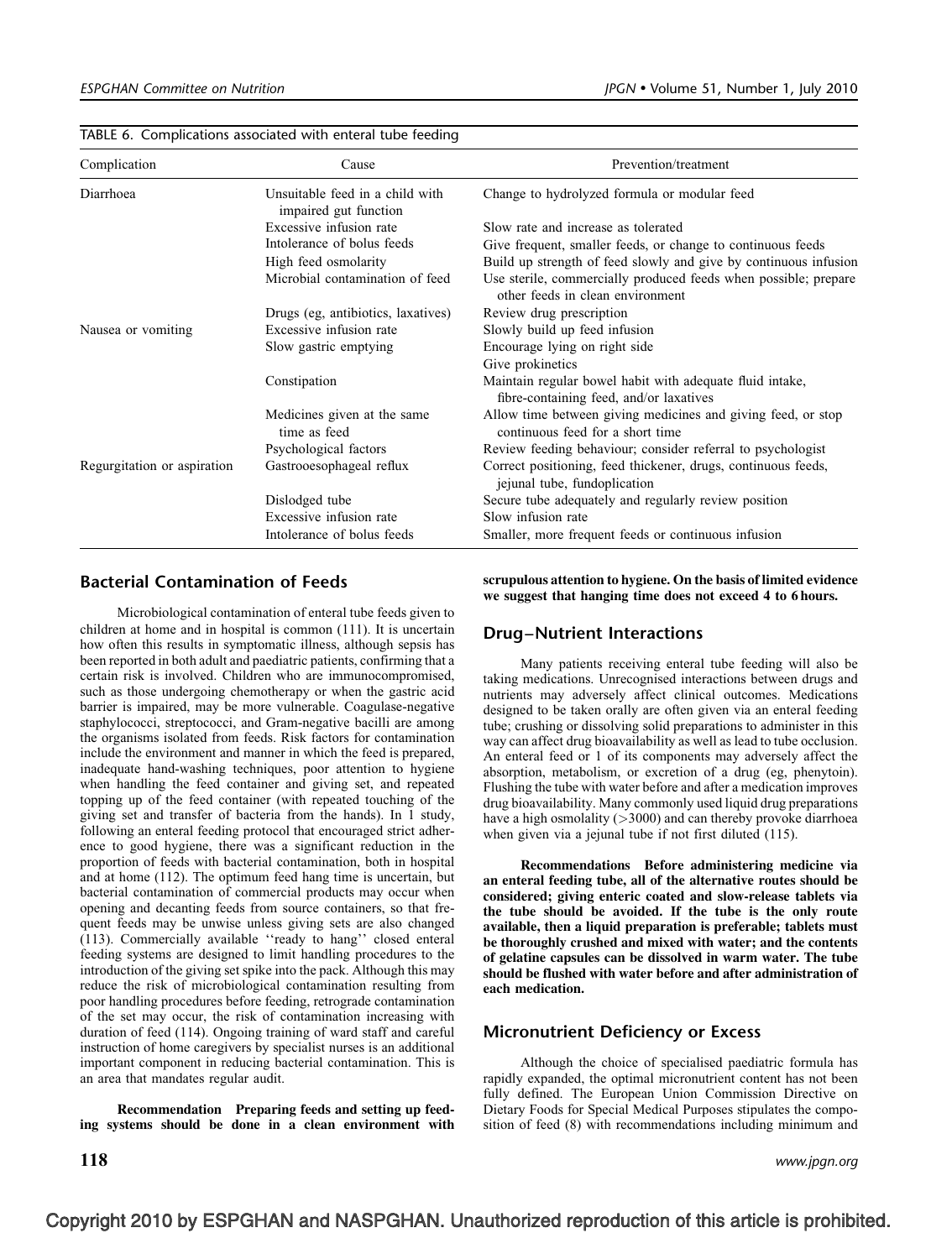<span id="page-9-0"></span>maximum values for vitamins, minerals, and trace elements; deviations are permitted for disease-specific formulations. Surprisingly, with the exception of calcium and vitamin D, no distinction is made between adult and paediatric feeds. In fact, there is little information on the bioavailability of vitamins, minerals, and trace elements in paediatric feeds and there is variation in absorption and utilisation of micronutrients. In addition, there is deterioration in the vitamin content of feeds throughout their shelf life. For example, gross clinical scurvy has been described with a commercial feed despite an apparently adequate intake of vitamin C [\(116\)](#page-12-0). Such cases highlight the fact that feed preparation and administration as well as drug–nutrient interactions may affect nutrient delivery. Conversely, high blood concentrations of vita- $\min B_{12}$  and copper have been described in some children receiving ENS, suggesting that upper limits for nutrient intake also merit further examination [\(117\)](#page-12-0).

Recommendation Trace element and vitamin status should be monitored.

Research Needs Research needs include identifying risk factors for refeeding syndrome, developing protocols that minimise the risk of bacterial transmission from enteral feeding systems, and defining the optimal micronutrient content of liquid feeds.

# HOME ENTERAL TUBE FEEDING

The aims of home enteral tube feeding (HETF) include provision of effective nutritional support, promotion of patient and family autonomy (taking into account their preference for route of feeding and care plan), ensuring safe and trouble-free maintenance of nutritional support, and maximising the potential for improved lifestyle and optimised disease management. All of the children in the community receiving enteral tube feeding should be supported by a multidisciplinary team, where possible including dietitian, specialist nurse, general practitioner, paediatrician, and community pharmacist. Close liaison between the team and parents or caregivers regarding the purpose of nutritional support, prescription of feed and equipment, and potential problems is essential. Suggested standards of practice for HETF have been published by the British Association for Parenteral and Enteral Nutrition [\(118\).](#page-12-0) Good communication between patient, family, and health care professionals is a prerequisite for effective discharge planning. The needs of the child and family must be clearly identified to prepare transfer from hospital to home. It is also essential that continuing care arrangements are in place with coordinated action from all of the agencies involved (eg, family, health care professionals, social services, education, voluntary bodies). Equipment supply should be arranged before discharge.

Parents or caregivers and children (when of appropriate age) should receive training and information from members of the multidisciplinary team on the following topics: information about the reasons for HETF and likely duration; safety aspects of care; checking tube placement; infection control issues; hand-washing techniques; feed preparation (use ready-made feeds whenever possible); familiarity with feeding equipment; advice regarding social and practical implications for child and family; problemsolving advice and what to do in an emergency; the importance of maintaining oral stimulation; telephone contacts for hospital and community staff; and detailed information about how to obtain equipment and supplies.

The use of an enteral feeding pump is essential for continuous feeding and is preferable in bolus feeding. EN pumps should be easy to set up, operate, and clean, and be durable, small, lightweight, portable, and accurate. There should be an optional bolus feeding setting available, and the pump must be tamper proof, operate quietly, have occlusion, have empty and low battery alarms, and be reliable. Teaching material should be provided, including a step-by-step guide to setting up the pump, written instructions on the side of the pump and in pamphlet form, and a training video. Cost and servicing arrangements are important considerations when considering pump purchase.

# MONITORING ENTERAL NUTRITION SUPPORT

The main objective of monitoring nutrition support is to ensure safety and optimal growth and to detect and treat clinical complications as quickly as possible. It is important to consider and regularly review the objectives of nutritional support in individual patients and assess the extent to which these have been achieved. There may be a need to alter the type of nutritional support to improve effectiveness or minimise metabolic risk. Monitoring will include regular review of nutritional status including intake, weight, height, biochemical and haematological indices, general clinical state, well-being, gastrointestinal function, tube integrity, and any tube-related complications. The type and frequency of monitoring will depend on the nature and severity of the underlying disease.

Recommendations The objective of nutritional support should be regularly evaluated. Involvement of a nutritional support team is recommended.

#### **REFERENCES**

- 1. Agostoni C, Axelson I, Colomb V, et al. The need for nutrition support teams in pediatric units: a commentary by the ESPGHAN Committee on Nutrition. J Pediatr Gastroenterol Nutr 2005;41:8–11.
- 2. Jonkers CF, Prins F, Van Kempen A, et al. Towards implementation of optimum nutrition and better clinical nutrition support. Clin Nutr 2001;20:361–6.
- 3. Planas M, Camilo ME. Artificial nutrition: dilemmas in decision making. Clin Nutr 2002;21:355–61.
- 4. Topical review. Nutritional Support in Children. Nutrition Communications. Nutricia HealthCare 2002.
- 5. Kolaček S. Enteral nutrition support. In: Koletzko B, ed. Pediatric Nutrition in Practice. Basel: Karger; 2008:142–6.
- 6. Harkness L. The history of enteral nutrition therapy: from raw eggs and nasal tubes to purified amino acids and early postoperative jejunal delivery. J Am Diet Assoc 2002;102:399–404.
- 7. Lochs H, Allison SP, Meier R, et al. Introduction to the ESPEN Guidelines on Enteral Nutrition. Terminology, definitions and general topics. Clin Nutr 2006;25:180–6.
- 8. Commission Directive 1999/21/EC of 25 March 1999 on dietary foods for special medical purposes. [http://www.idace.org/legislation/fsmps/](http://www.idace.org/legislation/fsmps/Dir%252099-21%2520FSMPs.pdf) [Dir%2099-21%20FSMPs.pdf](http://www.idace.org/legislation/fsmps/Dir%252099-21%2520FSMPs.pdf). Accessed.
- 9. Dziechciarz P, Horvath A, Shamir R, et al. Meta-analysis: enteral nutrition in active Crohn's disease in children. Aliment Pharmacol Ther 2007;26:795–806.
- 10. Hill DJ, Cameron DJS, Francis DEM, et al. Challenge confirmation of late-onset reactions to extensively hydrolyzed formulas in infants with multiple food protein intolerance. J Allergy Clin Immunol 1995;96:386–94.
- 11. Axelrod D, Kazmerski K, Iyer K. Pediatric enteral nutrition. JPEN J Parenter Enteral Nutr 2006;30:S21–6.
- 12. Chwals WJ. Overfeeding in the critically ill child: facts or fantasy? New Horiz 1994;2:147–55.
- 13. Cerra FB, Siegel JH, Coleman B, et al. Septic autocannibalism: a failure of exogenous nutritional support. Ann Surg 1980; 192:570–80.
- 14. Joffe A, Anton N, Lequier L, et al. Nutritional support for critically ill children. Cochrane Database Syst Rev 2009;2:CD005144.

www.jpgn.org 119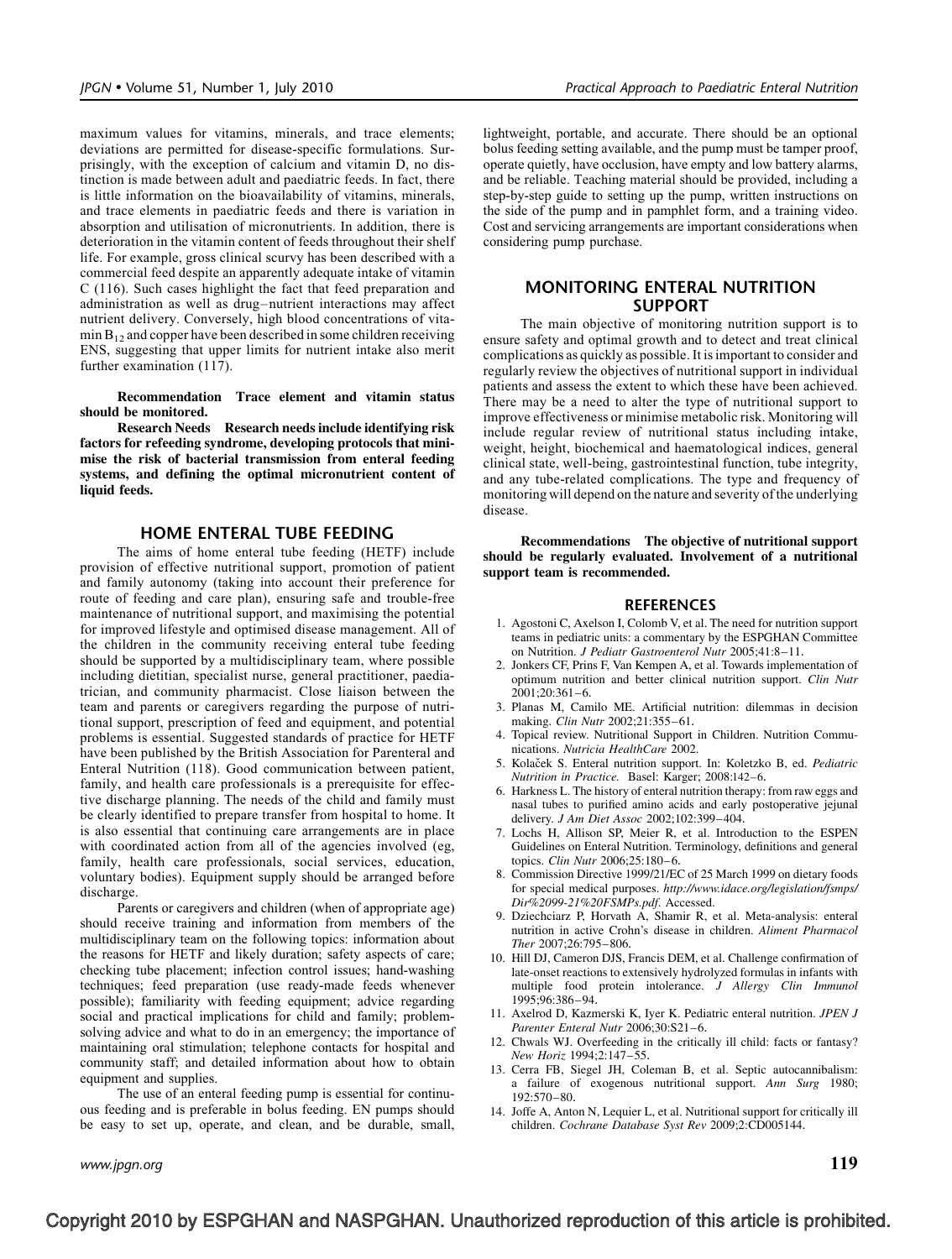- <span id="page-10-0"></span>15. Liu K. Enteral nutrition support. Dis Mon 2002;48:749–82.
- 16. Marchand V, Baker SS, Baker RD. Enteral nutrition in pediatric population. Gastrointest Endoscop Clin N Am 1998;8:669–703.
- 17. Shaw V, Lawson M. Clinical Paediatric Dietetics. 2nd ed. London: Blackwell Science; 2001.
- 18. Forchielli LM, Bines J. Enteral nutrition. In: Walker WA, Watkin JB, eds. Nutrition in Pediatrics: Basic Science and Clinical Applications. Hamilton, Canada: BC Decker; 1996:945–56.
- 19. Wildhaber BE, Yang H, Spencer AU, et al. Lack of enteral nutrition effects on the intestinal immune system. J Surg Res 2005;123:8–16.
- 20. Kudsk K. Effect of route and type of nutrition on intestine-derived inflammatory response. Am J Surg 2003;185:16–21.
- 21. Anonymous. Making health care safer: a critical analysis of patient safety practices. Evid Rep Technol Assess 2001;43:651–68.
- 22. Reddy P, Malone M. Cost and outcome analysis of home parenteral and enteral nutrition. JPEN J Parenter Enteral Nutr 1998;22:302-10.
- 23. de Oliviera Iglesias SB, Leite HP, Santana e Meneses JF, et al. Enteral nutrition in critically ill children: are prescription and delivery according to their energy requirements? Nutr Clin Pract 2007;22:233–9.
- 24. Lopez-Hercl J, Santiago MJ, Sanchez, et al. Risk factors for gastrointestinal complications in critically ill children with transpyloric enteral nutrition. Eur J Clin Nutr 2008;62:395–400.
- 25. De Neef M, Geukers VGM, Dral A, et al. Nutritional goals, prescription and delivery in a pediatric intensive care unit. Clin Nutr 2008;27:65–71.
- 26. Lopez-Hercl J. Gastrointestinal complications in critically ill patients: what differs between adults and children? Curr Opin Clin Nutr Metab Care 2009;12:180–5.
- 27. Ohta K, Omura K, Kathuyaso H, et al. The effects of small amounts of a low residual diet against total parenteral nutrition. Am J Surg 2003;185:79–85.
- 28. Tyson JI, Kennedy KA. Minimal enteral nutrition for promoting tolerance and preventing morbidity in parenterally fed infants. Cochrane Database Syst Rev 2005;3:CD000504.
- 29. Goulet O, Koletzko B. Nutritional support in children and adolescents. In: Sobotka L, ed. Basics in Clinical Nutrition. Prague: Galen; 2004: 439–54.
- 30. Koletzko B, Hermoso M. Reference nutrient intakes for infants, children and adolescents. In: Koletzko B, Cooper P, Garza C, eds. Children's Nutrition—A Practical Reference Guide. Basel: Karger; 2008:285–92.
- 31. Aggett P, Agostoni C, Axelsson I, et al. Non-digestible carbohydrates in the diets of infants and young children. A commentary by the ESPGHAN Committee on Nutrition. J Pediatr Gastroenterol Nutr 2003;36:329–37.
- 32. Kien CL. Digestible and indigestible carbohydrates. In: Koletzko B, Cooper P, Garza C, eds. Children's Nutrition—A Practical Reference Guide. Basel: Karger; 2008:42–6.
- 33. Meier R, Burri E, Steuerwald M. The role of nutrition in diarrhoea syndromes. Curr Opin Clin Nutr Metab Care 2003;6:563-7.
- 34. Commission Directive 2006/141/EC of 22 December 2006 on infant formulae and follow-on formulae and amending Directive 1999/21/ EC. Official Journal of the European Union, L401/1, 30.12.2006.
- 35. Koletzko B, Baker S, Cleghorn G, et al. Global standard for the composition of infant formula: recommendations of an ESPGHAN coordinated international expert group. J Pediatr Gastroenterol Nutr 2005;41:584–99.
- 36. Kreymann KG, Berger MM, Deutz NE, et al. DGEM (German Society for Nutritional Medicine), Ebner C, Hartl W, Heymann C, Spies C; ESPEN (European Society for Parenteral and Enteral Nutrition). ESPEN Guidelines on Enteral Nutrition: intensive care. Clin Nutr 2006;25:210–23.
- 37. ASPEN Board of Directors and the Clinical Guidelines Task Force. Guidelines for the use of parenteral and enteral nutrition in adult and pediatric patients. JPEN J Parenter Enteral Nutr 2002;26(Suppl 1): 1SA–138SA.
- 38. Marik PE, Zaloga GP. Gastric versus post-pyloric feeding: a systematic review. Crit Care 2003;7:R46–51.
- 39. Meert KL, Daphtary KM, Metheny NA. Gastric vs small-bowel feeding in critically ill children receiving mechanical ventilation: a randomized controlled trial. Chest 2004;126:872–8.
- 40. Fortunato JE, Darbari A, Mitchell SE, et al. The limitations of gastrojejunal (G-J) feeding tubes in children: a 9-year pediatric hospital database analysis. Am J Gastroenterol 2005;100:186–9.
- 41. Godbole P, Margabanthu G, Crabbe DC, et al. Limitations and uses of gastrojejunal feeding tubes. Arch Dis Child 2002;86:134–7.
- 42. Abou-Assi S, Craig K, O'Keefe SJ. Hypocaloric jejunal feeding is better than total parenteral nutrition in acute pancreatitis: results of a randomized comparative study. Am J Gastroenterol 2002;97:2255–62.
- 43. McGuire W, McEwan P. Transpyloric versus gastric tube feeding for preterm infants. Cochrane Database Syst Rev 2007;3:CD003487.
- 44. Eldar S, Meguid MM. Pneumothorax following attempted nasogastric intubation for nutritional support. JPEN J Parenter Enteral Nutr 1984;8:450–2.
- 45. Creel AM, Winkler MK. Oral and nasal enteral tube placement errors and complications in a pediatric intensive care unit. Pediatr Crit Care  $Med$  2007; $8:161-4$ .
- 46. May S. Testing nasogastric tube positioning in the critically ill: exploring the evidence. Br J Nurs 2007;16:414–8.
- 47. Metheny N. Measures to test placement of nasogastric and nasointestinal feeding tubes: a review. Nurs Res 1988;37:324–9.
- 48. Puntis JW. Nutritional support at home and in the community. Arch Dis Child 2001;84:295–8.
- 49. Colagiovanni L. Nutrition. Taking the tube. Nurs Times 1999;95:63–4.
- 50. Rakel BA, Titler M, Goode C, et al. Nasogastric and nasointestinal feeding tube placement: an integrative review of research. AACN Clin Issues Crit Care Nurs 1994;5:194–206.
- 51. Metheny NA, Stewart BJ, Smith L, et al. pH and concentration of bilirubin in feeding tube aspirates as predictors of tube placement. Nurs Res 1999;48:189–97.
- 52. Metheny NA, Clouse RE, Clark JM, et al. pH testing of feeding-tube aspirates to determine placement. Nutr Clin Pract 1994;9:185–90.
- 53. Chellis MJ, Sanders SV, Dean JM, et al. Bedside transpyloric tube placement in the pediatric intensive care unit. JPEN J Parenter Enteral Nutr 1996;20:88–90.
- 54. Lord LM, Weiser-Maimone A, Pulhamus M, et al. Comparison of weighted vs unweighted enteral feeding tubes for efficacy of transpyloric intubation. JPEN J Parenter Enteral Nutr 1993;17:271-3.
- 55. Berger MM, Bollmann MD, Revelly JP, et al. Progression rate of selfpropelled feeding tubes in critically ill patients. Intensive Care Med 2002;28:1768–74.
- 56. Huerta G, Puri VK. Nasoenteric feeding tubes in critically ill patients (fluoroscopy versus blind). Nutrition 2000;16:264–7.
- 57. Brandt CP, Mittendorf EA. Endoscopic placement of nasojejunal feeding tubes in ICU patients. Surg Endosc 1999;13:1211–4.
- 58. Heiselman DE, Hofer T, Vidovich RR. Enteral feeding tube placement success with intravenous metoclopramide administration in ICU patients. Chest 1995;107:1686–8.
- 59. Kalliafas S, Choban PS, Ziegler D, et al. Erythromycin facilitates postpyloric placement of nasoduodenal feeding tubes in intensive care unit patients: randomized, double-blinded, placebo-controlled trial. JPEN J Parenter Enteral Nutr 1996;20:385-8.
- 60. Gharpure V, Meert KL, Sarnaik AP. Efficacy of erythromycin for postpyloric placement of feeding tubes in critically ill children: a randomized, double-blind, placebo controlled study. JPEN J Parenter Enteral Nutr 2001;25:160–5.
- 61. Spalding HK, Sullivan KJ, Soremi O, et al. Bedside placement of transpyloric feeding tubes in the pediatric intensive care unit using gastric insufflation. Crit Care Med 2000;28:2041–4.
- 62. Da Silva PS, Paulo CS, de Oliveira Iglesias SB, et al. Bedside transpyloric tube placement in the pediatric intensive care unit: a modified insufflation air technique. Intensive Care Med 2002;  $28.943 - 6$ .
- 63. Gabriel SA, Ackermann RJ. Placement of nasoenteral feeding tubes using external magnetic guidance. JPEN J Parenter Enteral Nutr 2004;28:119–22.
- 64. Slagt C, Innes R, Bihari D, et al. A novel method for insertion of post-pyloric feeding tubes at the bedside without endoscopic or fluoroscopic assistance: a prospective study. Intensive Care Med 2004;30:103–7.
- 65. Levy H, Hayes J, Boivin M, et al. Transpyloric feeding tube placement in critically ill patients using electromyogram and erythromycin infusion. Chest 2004;125:587–91.

 $120 \hspace{0.2cm}$  www.jpgn.org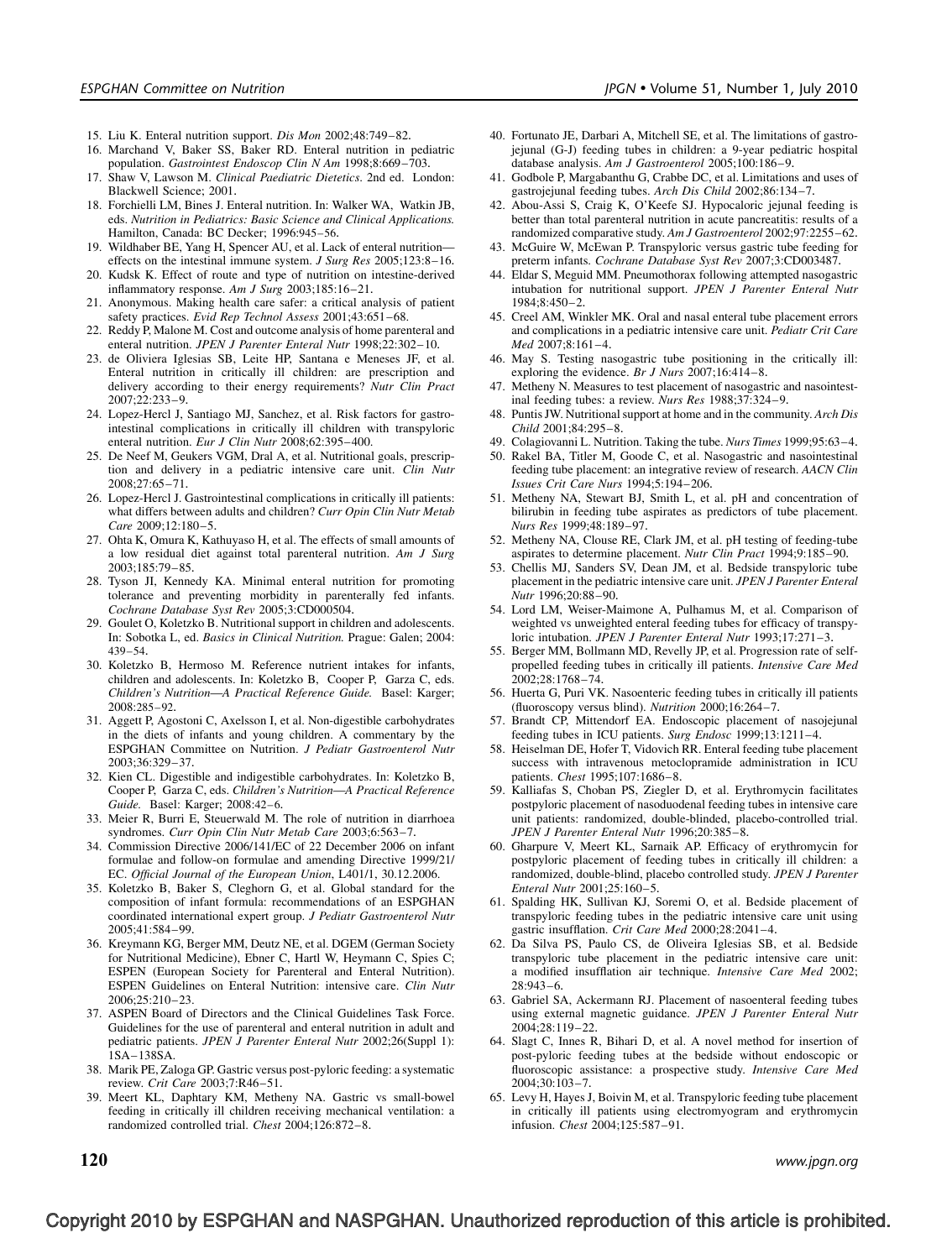- <span id="page-11-0"></span>66. Phipps LM, Weber MD, Ginder BR, et al. A randomized controlled trial comparing three different techniques of nasojejunal feeding tube placement in critically ill children. JPEN J Parenter Enteral Nutr 2005;29:420–4.
- 67. Silk DB, Rees RG, Keohane PP, et al. Clinical efficacy and design changes of ''fine bore'' nasogastric feeding tubes: a seven-year experience involving 809 intubations in 403 patients. JPEN J Parenter Enteral Nutr 1987;11:378–83.
- 68. Keohane PP, Attrill H, Jones BJ, et al. Limitations and drawbacks of 'fine bore" nasogastric feeding tubes. Clin Nutr 1983;2:85-6.
- 69. Gauderer MW, Ponsky JL, Izant RJ Jr. Gastrostomy without laparotomy: a percutaneous endoscopic technique. J Pediatr Surg 1980;15:872–5.
- 70. Mekhail TM, Adelstein DJ, Rybicki LA, et al. Enteral nutrition during the treatment of head and neck carcinoma: is a percutaneous endoscopic gastrostomy tube preferable to a nasogastric tube? Cancer 2001;91:1785–90.
- 71. Norton B, Homer-Ward M, Donnelly MT, et al. A randomised prospective comparison of percutaneous endoscopic gastrostomy and nasogastric tube feeding after acute dysphagic stroke. BMJ 1996;312:13–6.
- 72. Naureckas SM, Christoffel KK. Nasogastric or gastrostomy feedings in children with neurologic disabilities. Clin Pediatr (Phila) 1994;33:353.
- 73. Wood EG, Bunchman TE, Khurana R, et al. Complications of nasogastric and gastrostomy tube feedings in children with end stage renal disease. Adv Perit Dial 1990;6:262–4.
- 74. Löser C, Aschl G, Hébuterne X, et al. ESPEN guidelines on artificial enteral nutrition—percutaneous endoscopic gastrostomy (PEG). Clin Nutr 2005;24:848–61.
- 75. Jafri NS, Mahid SS, Minor KS, et al. Meta-analysis: antibiotic prophylaxis to prevent peristomal infection following percutaneous endoscopic gastrostomy. Aliment Pharmacol Ther 2007;25:647– 56.
- 76. Lipp A, Lusardi G. Systemic antimicrobial prophylaxis for percutaneous endoscopic gastrostomy. Cochrane Database Syst Rev 2006; CD005571.
- 77. Sharma VK, Howden CW. Meta-analysis of randomized, controlled trials of antibiotic prophylaxis before percutaneous endoscopic gastrostomy. Am J Gastroenterol 2000;95:3133–6.
- 78. Dormann AJ, Wigginghaus B, Risius H, et al. A single dose of ceftriaxone administered 30 minutes before percutaneous endoscopic gastrostomy significantly reduces local and systemic infective complications. Am J Gastroenterol 1999;94:3220–4.
- 79. Preclik G, Grüne S, Leser HG, et al. Prospective, randomised, double blind trial of prophylaxis with single dose of co-amoxiclav before percutaneous endoscopic gastrostomy. BMJ 1999;319:881– 4.
- 80. Rawat D, Srivistava A, Thomson M. Antibody prophylaxis for children undergoing percutaneous endoscopic gastrostomy. J Pediatr Gastroenterol Nutr 2005;40:234–5.
- 81. Faias S, Cravo M, Claro I, et al. High rate of percutaneous endoscopic gastrostomy site infections due to oropharyngeal colonization. Dig Dis Sci 2006;51:2384–8.
- 82. Radhakrishnan NV, Shenoy AH, Cartmill I, et al. Addition of local antiseptic spray to parenteral antibiotic regimen reduces the incidence of stomal infection following percutaneous endoscopic gastrostomy: a randomized controlled trial. Eur J Gastroenterol Hepatol 2006; 18:1279–84.
- 83. Choudhry U, Barde CJ, Markert R, et al. Percutaneous endoscopic gastrostomy: a randomized prospective comparison of early and delayed feeding. Gastrointest Endosc 1996;44:164–7.
- 84. Dubagunta S, Still CD, Kumar A, et al. Early initiation of enteral feeding after percutaneous endoscopic gastrostomy tube placement. Nutr Clin Pract 2002;17:123–5.
- 85. McCarter TL, Condon SC, Aguilar RC, et al. Randomized prospective trial of early versus delayed feeding after percutaneous endoscopic gastrostomy placement. Am J Gastroenterol 1998;93:419–21.
- 86. Stein J, Schulte-Bockholt A, Sabin M, et al. A randomized prospective trial of immediate vs. next-day feeding after percutaneous endoscopic gastrostomy in intensive care patients. Intensive Care Med 2002; 28:1656–60.
- 87. Werlin S, Glicklich M, Cohen R. Early feeding after percutaneous endoscopic gastrostomy is safe in children. Gastrointest Endosc 1994;40:692–3.
- 88. Wollman B, D'Agostino HB, Walus-Wigle JR, et al. Radiologic, endoscopic, and surgical gastrostomy: an institutional evaluation and meta-analysis of the literature. Radiology 1995;197:699–704.
- 89. Lockett MA, Templeton ML, Byrne TK, et al. Percutaneous endoscopic gastrostomy complications in a tertiary-care center. Am Surg 2002;68:117–20.
- 90. Behrens R, Lang T, Muschweck H, et al. Percutaneous endoscopic gastrostomy in children and adolescents. J Pediatr Gastroenterol Nutr 1997;25:487–91.
- 91. Fox VL, Abel SD, Malas S, et al. Complications following percutaneous endoscopic gastrostomy and subsequent catheter replacement in children and young adults. Gastrointest Endosc 1997;45:64– 71.
- 92. Khattak IU, Kimber C, Kiely EM, et al. Percutaneous endoscopic gastrostomy in paediatric practice: complications and outcome. J Pediatr Surg 1998;33:67–72.
- 93. Roeder BE, Said A, Reichelderfer M, et al. Placement of gastrostomy tubes in patients with ventriculoperitoneal shunts does not result in increased incidence of shunt infection or decreased survival. Dig Dis  $Sci 2007.52.518 - 22.$
- 94. von Schnakenburg C, Feneberg R, Plank C, et al. Percutaneous endoscopic gastrostomy in children on peritoneal dialysis. Perit Dial Int 2006;26:69–77.
- 95. Fein PA, Madane SJ, Jorden A, et al. Outcome of percutaneous endoscopic gastrostomy feeding in patients on peritoneal dialysis. Adv Perit Dial 2001;17:148–52.
- 96. Ségal D, Michaud L, Guimber D, et al. Late-onset complications of percutaneous endoscopic gastrostomy in children. J Pediatr Gastroenterol Nutr 2001;33:495–500.
- 97. Kobak GE, McClenathan DT, Schurman SJ. Complications of removing percutaneous endoscopic gastrostomy tubes in children. J Pediatr Gastroenterol Nutr 2000;30:404–7.
- 98. Avitsland TL, Kristensen C, Emblem R, et al. Percutaneous endoscopic gastrostomy in children: a safe technique with major symptom relief and high parental satisfaction. J Pediatr Gastroenterol Nutr 2006;43:624–8.
- 99. Aynsley-Green A, Adrian TE, Bloom SR. Feeding and the development of enteroinsular hormone secretion in the preterm infant: effects of continuous gastric infusions of human milk compared with intermittent boluses. Acta Paediatr Scand 1982;71:379–83.
- 100. Jawaheer G, Shaw NJ, Pierro A. Continuous enteral feeding impairs gallbladder emptying in infants. J Pediatr 2001;138:822–5.
- 101. Horn D, Chaboyer W, Schluter PJ. Gastric residual volumes in critically ill paediatric patients: a comparison of feeding regimens. Aust Crit Care 2004;17:98–100.
- 102. Serpa LF, Kimura M, Faintuch J, et al. Effects of continuous versus bolus infusion of enteral nutrition in critical patients. Rev Hosp Clin Fac Med Sao Paulo 2003;58:9–14.
- 103. Parker P, Stroop S, Greene H. A controlled comparison of continuous versus intermittent feeding in the treatment of infants with intestinal disease. J Pediatr 1981;99:360–4.
- 104. Vanderhoof JA, Hofschire PJ, Baluff MA, et al. Continuous enteral feedings. An important adjunct to the management of complex congenital heart disease. Am J Dis Child 1982;136:825–7.
- 105. Schwarz SM, Gewitz MH, See CC, et al. Enteral nutrition in infants with congenital heart disease and growth failure. Pediatrics 1990;86:368–73.
- 106. Horn D, Chaboyer W. Gastric feeding in critically ill children: a randomized controlled trial. Am J Crit Care 2003;12:461–8.
- 107. Horn D, Chaboyer W, Schluter PJ. Gastric residual volumes in critically ill paediatric patients: a comparison of feeding regimens. Aust Crit Care 2004;17:98–100.
- 108. Kraft MD, Btaiche IF, Sacks GS. Review of the re-feeding syndrome. Nutr Clin Pract 2005;20:625–33.
- 109. Afzal NA, Addai S, Fagbemi A, et al. Re-feeding syndrome with enteral nutrition in children: a case report, literature review and clinical guidelines. Clin Nutr 2002;21:515–20.
- 110. National Institute for Clinical Excellence. Nutritional Support for Adults. London: NICE; 2006. Clinical Guideline 32.

www.jpgn.org 121